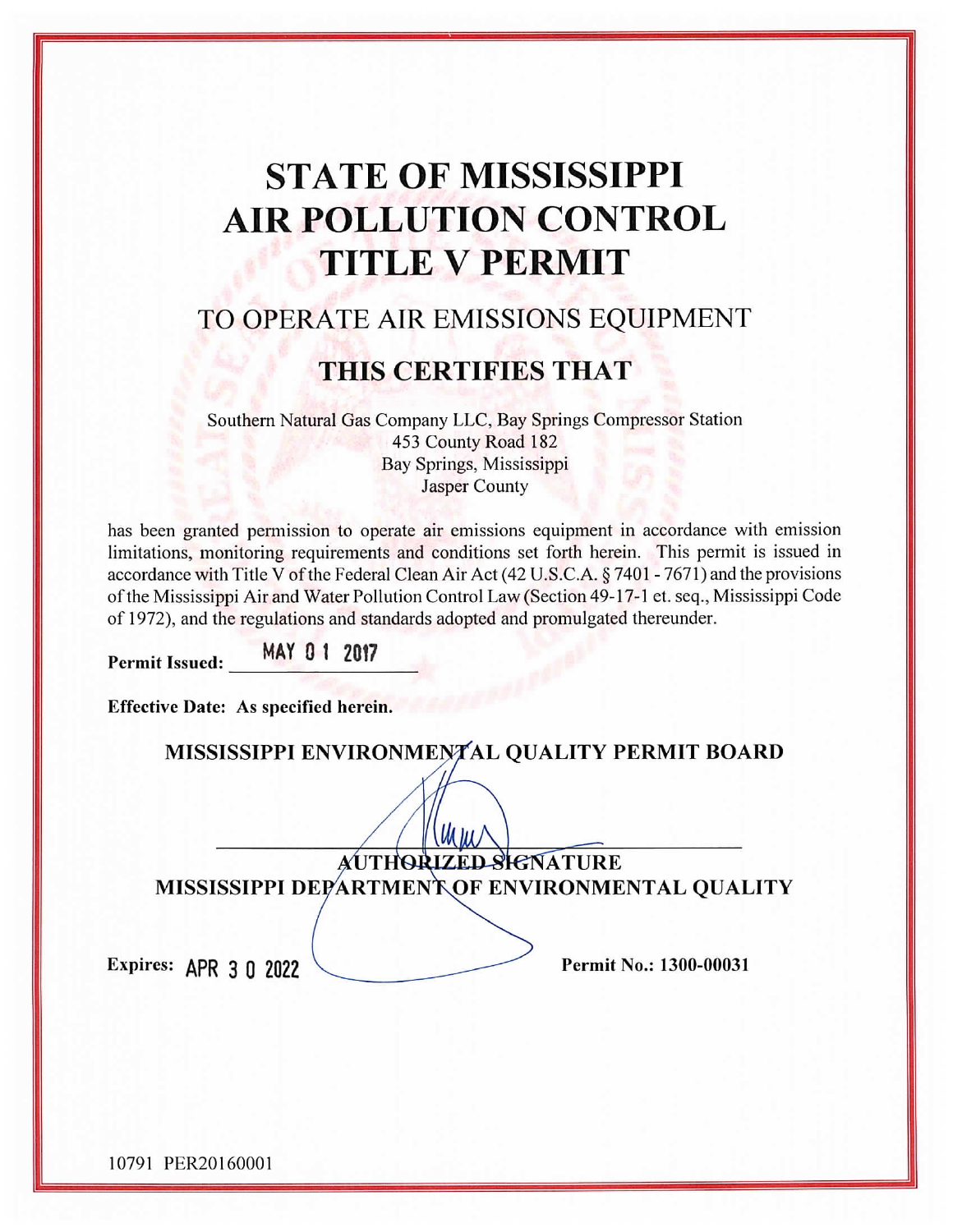# **TABLE OF CONTENTS**

| SECTION 5. MONITORING, RECORDKEEPING & REPORTING REOUIREMENTS21 |  |
|-----------------------------------------------------------------|--|
|                                                                 |  |
|                                                                 |  |

## **APPENDIX A LIST OF ABBREVIATIONS USED IN THIS PERMIT**

#### **APPENDIX B LIST OF REGULATIONS REFERENCED IN THIS PERMIT**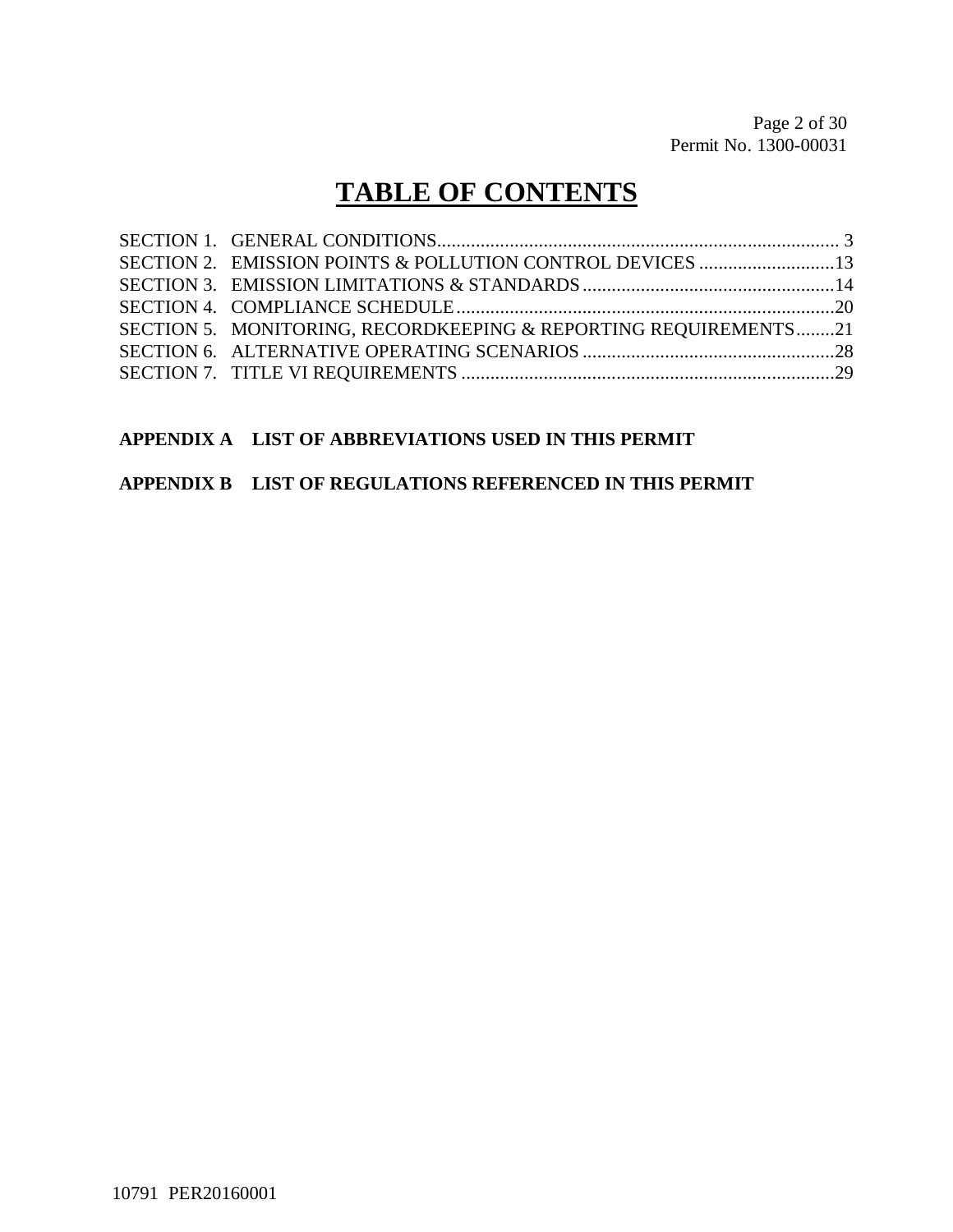## SECTION 1. GENERAL CONDITIONS

- 1.1 The permittee must comply with all conditions of this permit. Any permit noncompliance constitutes a violation of the Federal Act and is grounds for enforcement action; for permit termination, revocation and reissuance, or modification; or for denial of a permit renewal application. (Ref.: 11 Miss. Admin. Code Pt. 2, R.  $6.3.A(6)(a)$ .)
- 1.2 It shall not be a defense for a permittee in an enforcement action that it would have been necessary to halt or reduce the permitted activity in order to maintain compliance with the conditions of this permit. (Ref.: 11 Miss. Admin. Code Pt. 2, R. 6.3.A(6)(b).)
- 1.3 This permit and/or any part thereof may be modified, revoked, reopened, and reissued, or terminated for cause. The filing of a request by the permittee for a permit modification, revocation and reissuance, or termination, or of a notification of planned changes or anticipated noncompliance does not stay any permit condition. (Ref.: 11 Miss. Admin. Code Pt. 2, R. 6.3.A(6)(c).)
- 1.4 (a) This permit shall be reopened and revised under any of the following circumstances:
	- (1) Additional applicable requirements under the Federal Act become applicable to a major Title V source with a remaining permit term of 3 or more years. Such a reopening shall be completed no later than 18 months after promulgation of the applicable requirement. No such reopening is required if the effective date of the requirement is later than the date on which the permit is due to expire, unless the original permit or any of its terms and conditions has been extended.
	- (2) Additional requirements (including excess emissions requirements) become applicable to an affected source under the acid rain program. Upon approval by the Administrator, excess emissions offset plans shall be deemed to be incorporated into the permit.
	- (3) The Permit Board or EPA determines that the permit contains a material mistake or that inaccurate statements were made in establishing the emission standards or other terms or conditions of the permit.
	- (4) The Administrator or the Permit Board determines that the permit must be revised or revoked to assure compliance with the applicable requirements.
	- (b) Proceedings to reopen and issue this permit shall follow the same procedures as apply to initial permit issuance and shall only affect those parts of the permit for which cause to reopen exists. Such reopening shall be made as expeditiously as practicable.
	- (c) Reopenings shall not be initiated before a notice of such intent is provided to the Title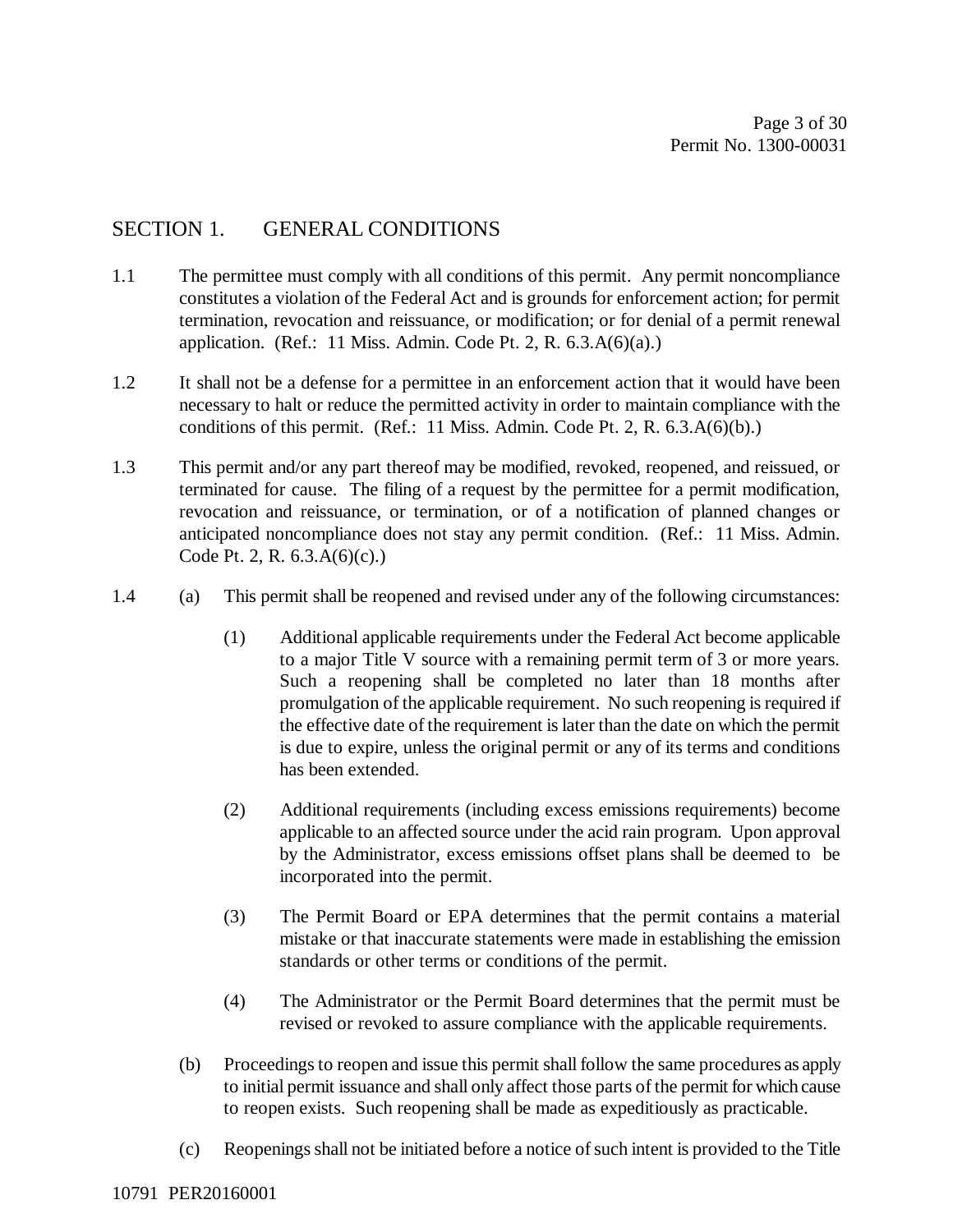V source by the DEQ at least 30 days in advance of the date that the permit is to be reopened, except that the Permit Board may provide a shorter time period in the case of an emergency.

(Ref.: 11 Miss. Admin. Code Pt. 2, R. 6.4.G)

- 1.5 The permittee shall furnish to the DEQ within a reasonable time any information the DEQ may request in writing to determine whether cause exists for modifying, revoking and reissuing, or terminating the permit or to determine compliance with the permit. Upon request, the permittee shall also furnish to the DEQ copies of records required to be kept by the permittee or, for information to be confidential, the permittee shall furnish such records to DEQ along with a claim of confidentiality. The permittee may furnish such records directly to the Administrator along with a claim of confidentiality. (Ref.: 11 Miss. Admin. Code Pt. 2, R. 6.3.A(6)(e).)
- 1.6 This permit does not convey any property rights of any sort, or any exclusive privilege. (Ref.: 11 Miss. Admin. Code Pt. 2, R. 6.3.A(6)(d).)
- 1.7 The provisions of this permit are severable. If any provision of this permit, or the application of any provision of this permit to any circumstances, is challenged or held invalid, the validity of the remaining permit provisions and/or portions thereof or their application to other persons or sets of circumstances, shall not be affected thereby. (Ref.: 11 Miss. Admin. Code Pt. 2, R. 6.3.A(5).)
- 1.8 The permittee shall pay to the DEQ an annual permit fee. The amount of fee shall be determined each year based on the provisions of regulated pollutants for fee purposes and the fee schedule specified in the Commission on Environmental Quality's order which shall be issued in accordance with the procedure outlined in Regulation 11 Miss. Admin. Code Pt. 2, Ch. 6.)
	- (a) For purposes of fee assessment and collection, the permittee shall elect for actual or allowable emissions to be used in determining the annual quantity of emissions unless the Commission determines by order that the method chosen by the applicant for calculating actual emissions fails to reasonably represent actual emissions. Actual emissions shall be calculated using emission monitoring data or direct emissions measurements for the pollutant(s); mass balance calculations such as the amounts of the pollutant(s) entering and leaving process equipment and where mass balance calculations can be supported by direct measurement of process parameters, such direct measurement data shall be supplied; published emission factors such as those relating release quantities to throughput or equipment type (e.g., air emission factors); or other approaches such as engineering calculations (e.g., estimating volatilization using published mathematical formulas) or best engineering judgments where such judgments are derived from process and/or emission data which supports the estimates of maximum actual emission. (Ref.: 11 Miss. Admin. Code Pt. 2, R.  $6.6.A(2)$ .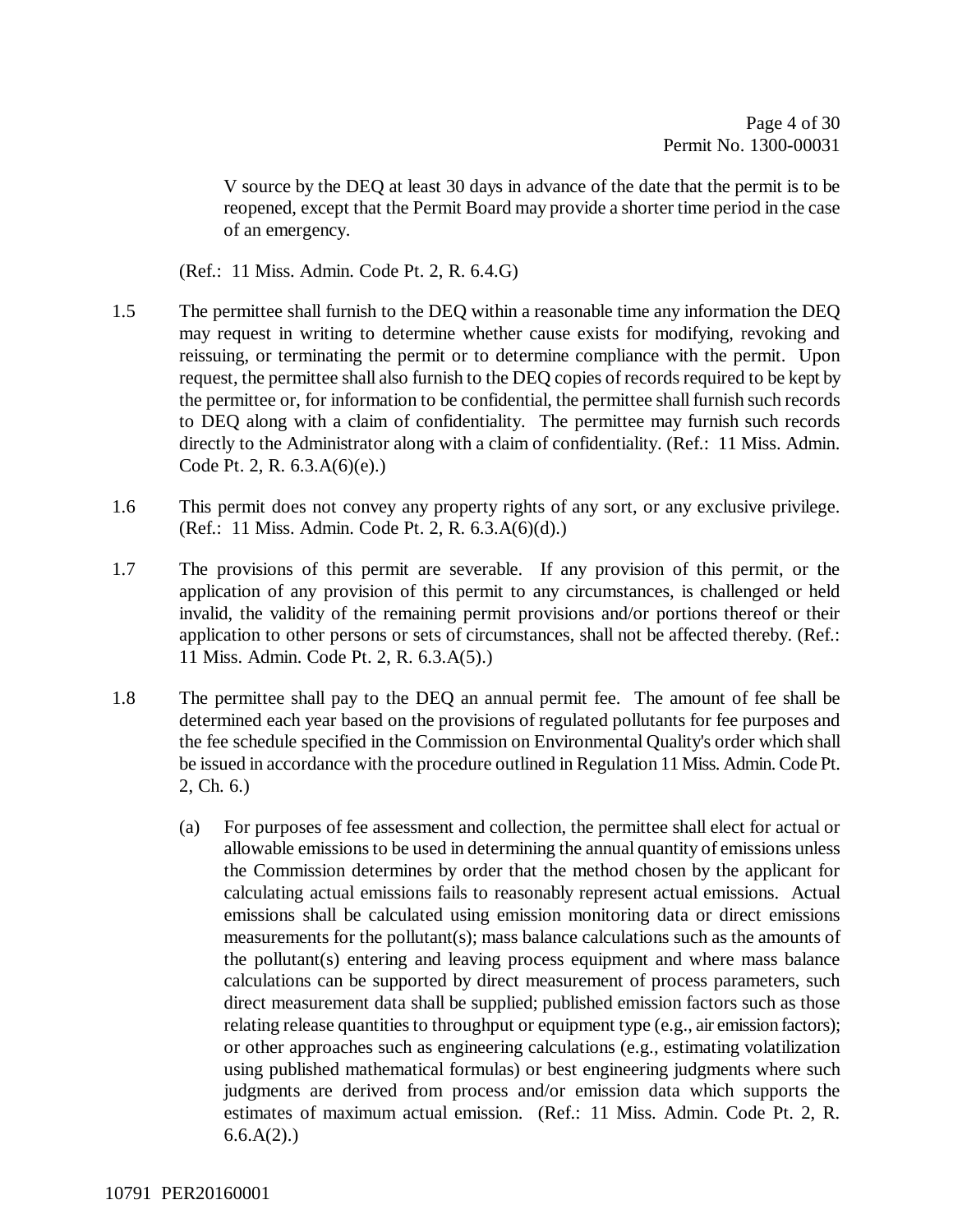- (b) If the Commission determines that there is not sufficient information available on a facility's emissions, the determination of the fee shall be based upon the permitted allowable emissions until such time as an adequate determination of actual emissions is made. Such determination may be made anytime within one year of the submittal of actual emissions data by the permittee. (Ref.: 11 Miss. Admin. Code Pt. 2, R.  $6.6.A(2)$ .) If at any time within the year the Commission determines that the information submitted by the permittee on actual emissions is insufficient or incorrect, the permittee will be notified of the deficiencies and the adjusted fee schedule. Past due fees from the adjusted fee schedule will be paid on the next scheduled quarterly payment time. (Ref.: 11 Miss. Admin. Code Pt. 2, R. 6.6.D(2).)
- (c) The fee shall be due September 1 of each year. By July 1 of each year the permittee shall submit an inventory of emissions for the previous year on which the fee is to be assessed. The permittee may elect a quarterly payment method of four (4) equal payments; notification of the election of quarterly payments must be made to the DEQ by the first payment date of September 1. The permittee shall be liable for penalty as prescribed by State Law for failure to pay the fee or quarterly portion thereof by the date due. (Ref.: 11 Miss. Admin. Code Pt. 2, R. 6.6.D.)
- (d) If in disagreement with the calculation or applicability of the Title V permit fee, the permittee may petition the Commission in writing for a hearing in accordance with State Law. Any disputed portion of the fee for which a hearing has been requested will not incur any penalty or interest from and after the receipt by the Commission of the hearing petition. (Ref.: 11 Miss. Admin. Code Pt. 2, R. 6.6.C.)
- 1.9 No permit revision shall be required under any approved economic incentives, marketable permits, emissions trading and other similar programs or processes for changes that are provided for in this permit. (Ref.: 11 Miss. Admin. Code Pt. 2, R. 6.3.A(8).)
- 1.10 Any document required by this permit to be submitted to the DEQ shall contain a certification by a responsible official that states that, based on information and belief formed after reasonable inquiry, the statements and information in the document are true, accurate, and complete. (Ref.: 11 Miss. Admin. Code Pt. 2, R. 6.2.E.)
- 1.11 The permittee shall allow the DEQ, or an authorized representative, upon the presentation of credentials and other documents as may be required by law, to perform the following:
	- (a) enter upon the permittee's premises where a Title V source is located or emissionsrelated activity is conducted, or where records must be kept under the conditions of this permit;
	- (b) have access to and copy, at reasonable times, any records that must be kept under the conditions of this permit;
	- (c) inspect at reasonable times any facilities, equipment (including monitoring and air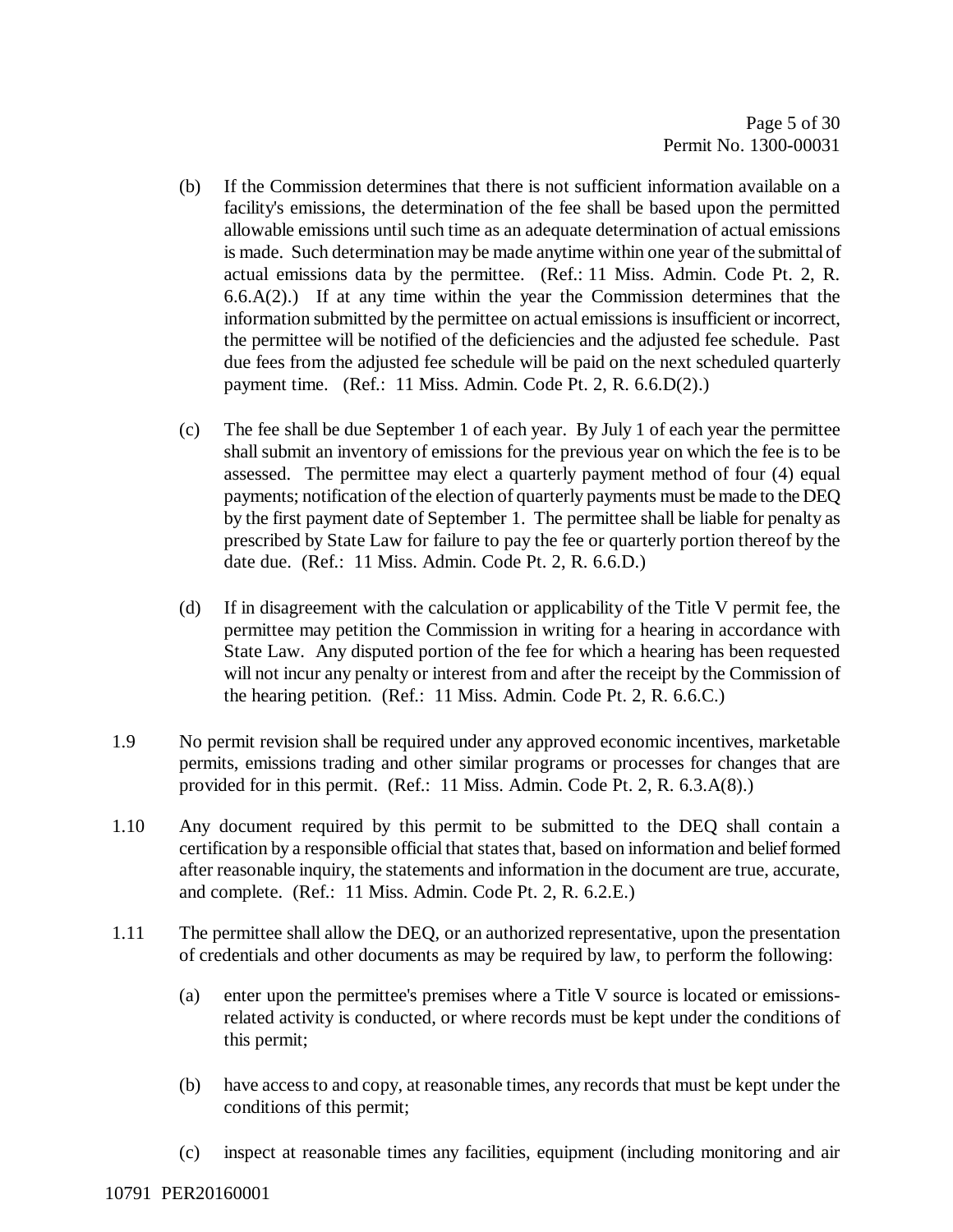pollution control equipment), practices, or operations regulated or required under the permit; and

- (d) as authorized by the Federal Act, sample or monitor, at reasonable times, substances or parameters for the purpose of assuring compliance with the permit or applicable requirements. (Ref.: 11 Miss. Admin. Code Pt. 2, R. 6.3.C(2).)
- 1.12 Except as otherwise specified or limited herein, the permittee shall have necessary sampling ports and ease of accessibility for any new air pollution control equipment, obtained after May 8, 1970, and vented to the atmosphere. (Ref.: 11 Miss. Admin. Code Pt. 2, R.  $1.3.I(1)$ .)
- 1.13 Except as otherwise specified or limited herein, the permittee shall provide the necessary sampling ports and ease of accessibility when deemed necessary by the Permit Board for air pollution control equipment that was in existence prior to May 8, 1970. (Ref.: 11 Miss. Admin. Code Pt. 2, R. 1.3.I(2).)
- 1.14 Compliance with the conditions of this permit shall be deemed compliance with any applicable requirements as of the date of permit issuance where such applicable requirements are included and are specifically identified in the permit or where the permit contains a determination, or summary thereof, by the Permit Board that requirements specifically identified previously are not applicable to the source. (Ref.: 11 Miss. Admin. Code Pt. 2, R.  $6.3.F(1)$ .)
- 1.15 Nothing in this permit shall alter or affect the following:
	- (a) the provisions of Section 303 of the Federal Act (emergency orders), including the authority of the Administrator under that section;
	- (b) the liability of an owner or operator of a source for any violation of applicable requirements prior to or at the time of permit issuance;
	- (c) the applicable requirements of the acid rain program, consistent with Section 408(a) of the Federal Act.
	- (d) the ability of EPA to obtain information from a source pursuant to Section 114 of the Federal Act. (Ref.: 11 Miss. Admin. Code Pt. 2, R. 6.3.F(2).)
- 1.16 The permittee shall comply with the requirement to register a Risk Management Plan if permittee's facility is required pursuant to Section 112(r) of the Act to register such a plan. (Ref.: 11 Miss. Admin. Code Pt. 2, R. 6.3.H.)
- 1.17 Expiration of this permit terminates the permittee's right to operate unless a timely and complete renewal application has been submitted. A timely application is one which is submitted at least six (6) months prior to expiration of the Title V permit. If the permittee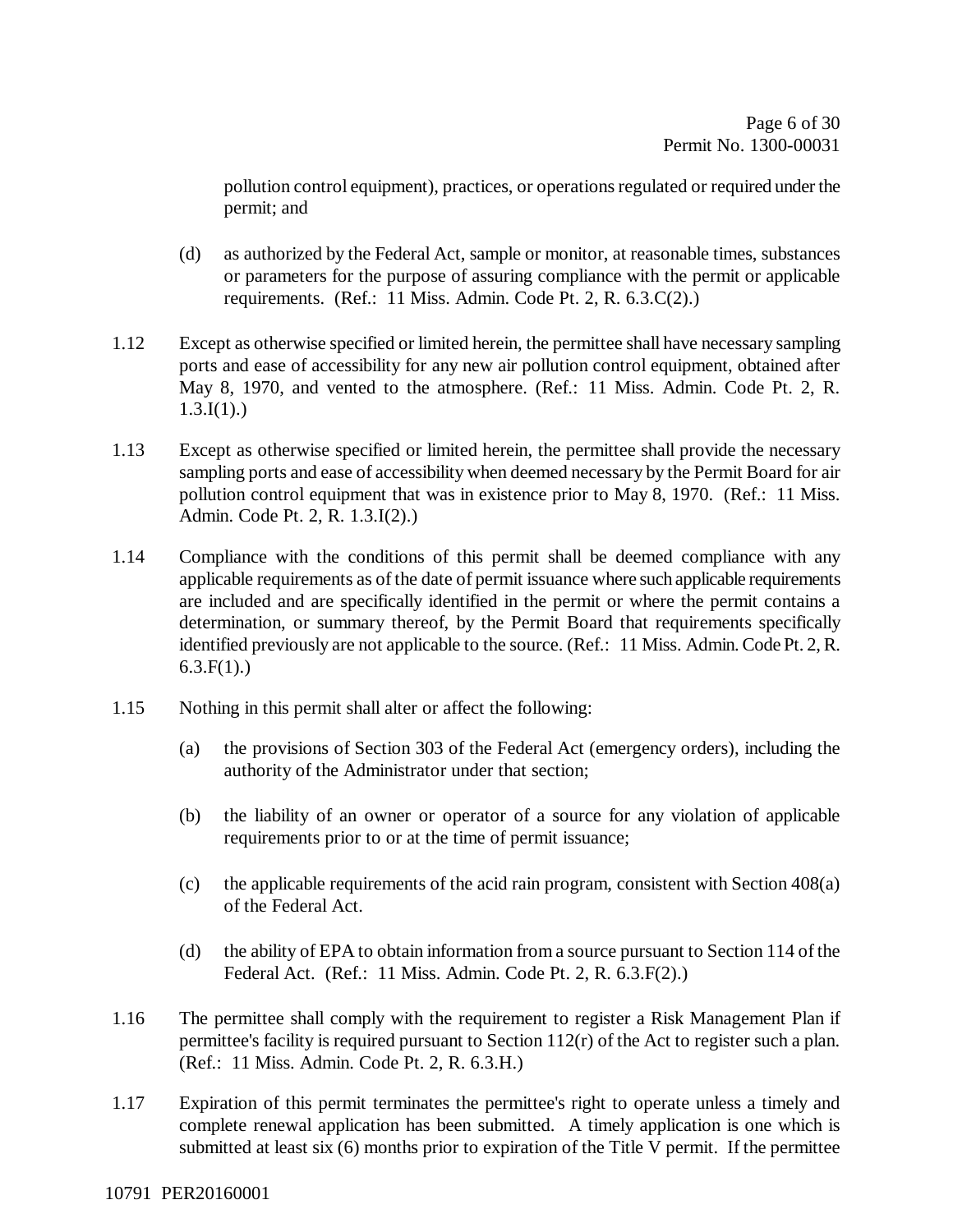submits a timely and complete application, the failure to have a Title V permit is not a violation of regulations until the Permit Board takes final action on the permit application. This protection shall cease to apply if, subsequent to the completeness determination, the permittee fails to submit by the deadline specified in writing by the DEQ any additional information identified as being needed to process the application. (Ref.: 11 Miss. Admin. Code Pt. 2, R. 6.4.C(2)., R. 6.4.B., and R. 6.2.A(1)(c).)

- 1.18 The permittee is authorized to make changes within their facility without requiring a permit revision (ref: Section 502(b)(10) of the Act) if:
	- (a) the changes are not modifications under any provision of Title I of the Act;
	- (b) the changes do not exceed the emissions allowable under this permit;
	- (c) the permittee provides the Administrator and the Department with written notification in advance of the proposed changes (at least seven (7) days, or such other time frame as provided in other regulations for emergencies) and the notification includes:
		- (1) a brief description of the change(s),
		- (2) the date on which the change will occur,
		- (3) any change in emissions, and
		- (4) any permit term or condition that is no longer applicable as a result of the change;
	- (d) the permit shield shall not apply to any Section  $502(b)(10)$  change. (Ref.: 11 Miss. Admin. Code Pt. 2, R. 6.4.F(1).)
- 1.19 Should the Executive Director of the Mississippi Department of Environmental Quality declare an Air Pollution Emergency Episode, the permittee will be required to operate in accordance with the permittee's previously approved Emissions Reduction Schedule or, in the absence of an approved schedule, with the appropriate requirements specified in 11 Miss. Admin. Code Pt. 2, Ch. 3., "Regulations for the Prevention of Air Pollution Emergency Episodes" for the level of emergency declared. (Ref.: 11 Miss. Admin. Code Pt. 2, Ch. 3.)
- 1.20 Except as otherwise provided herein, a modification of the facility may require a Permit to Construct in accordance with the provisions of Regulations 11 Miss. Admin. Code Pt. 2, Ch. 2., "Permit Regulations for the Construction and/or Operation of Air Emissions Equipment", and may require modification of this permit in accordance with Regulations 11 Miss. Admin. Code Pt. 2, Ch. 6., "Air Emissions Operating Permit Regulations for the Purposes of Title V of the Federal Clean Air Act". Modification is defined as "[a]ny physical change in or change in the method of operation of a facility which increases the actual emissions or the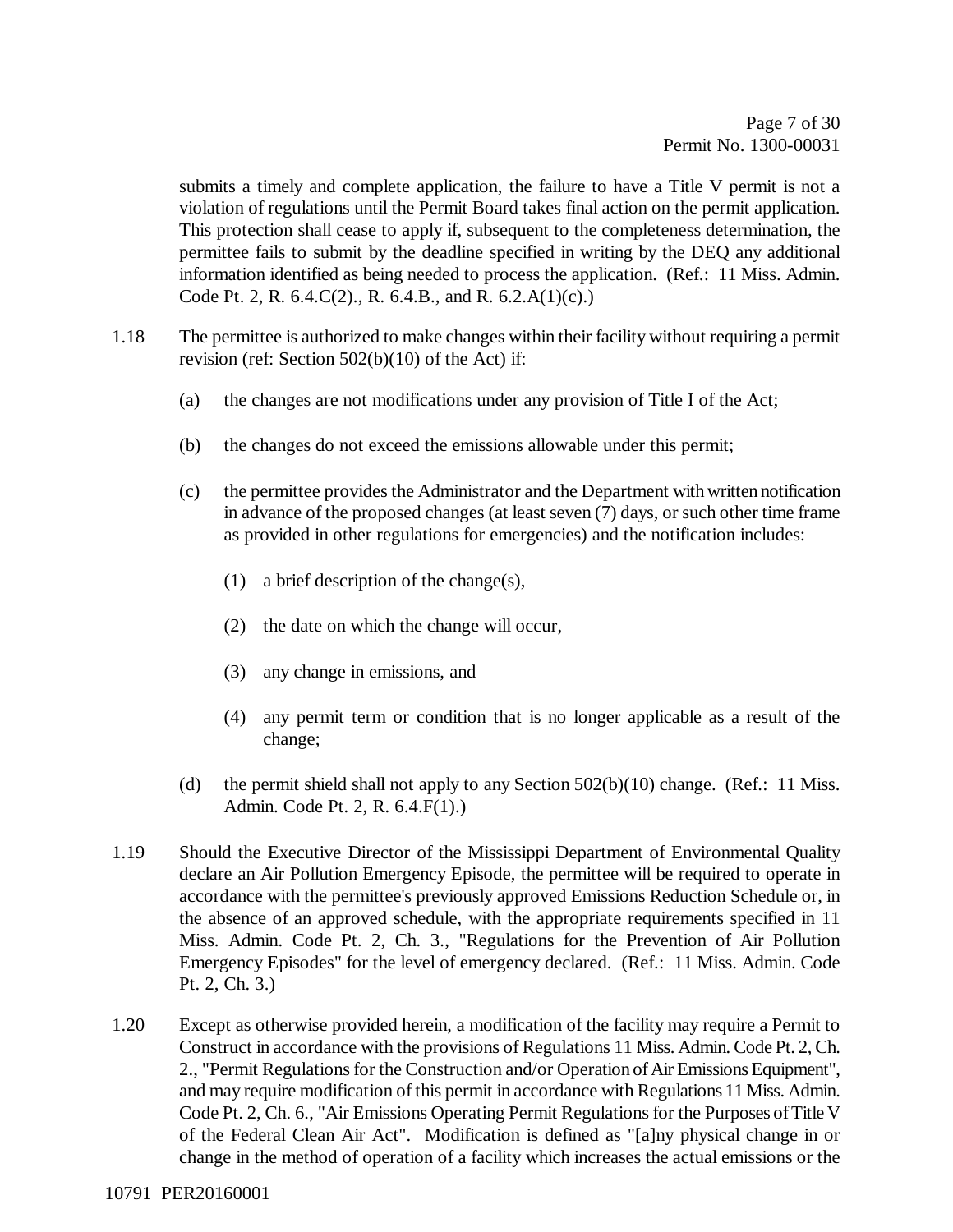potential uncontrolled emissions of any air pollutant subject to regulation under the Federal Act emitted into the atmosphere by that facility or which results in the emission of any air pollutant subject to regulation under the Federal Act into the atmosphere not previously emitted. A physical change or change in the method of operation shall not include:

- (a) routine maintenance, repair, and replacement;
- (b) use of an alternative fuel or raw material by reason of an order under Sections 2 (a) and (b) of the Federal Energy Supply and Environmental Coordination Act of 1974 (or any superseding legislation) or by reason of a natural gas curtailment plan pursuant to the Federal Power Act;
- (c) use of an alternative fuel by reason of an order or rule under Section 125 of the Federal Act;
- (d) use of an alternative fuel or raw material by a stationary source which:
	- (1) the source was capable of accommodating before January 6, 1975, unless such change would be prohibited under any federally enforceable permit condition which was established after January 6, 1975, pursuant to 40 CFR 52.21 or under regulations approved pursuant to 40 CFR 51.166; or
	- (2) the source is approved to use under any permit issued under 40 CFR 52.21 or under regulations approved pursuant to 40 CFR 51.166;
- (e) an increase in the hours of operation or in the production rate unless such change would be prohibited under any federally enforceable permit condition which was established after January 6, 1975, pursuant to 40 CFR 52.21 or under regulations approved pursuant to 40 CFR Subpart I or 40 CFR 51.166; or
- (f) any change in ownership of the stationary source."
- 1.21 Any change in ownership or operational control must be approved by the Permit Board. (Ref.: 11 Miss. Admin. Code Pt. 2, R. 6.4.D(4).)
- 1.22 This permit is a Federally approved operating permit under Title V of the Federal Clean Air Act as amended in 1990. All terms and conditions, including any designed to limit the source's potential to emit, are enforceable by the Administrator and citizens under the Federal Act as well as the Commission. (Ref.: 11 Miss. Admin. Code Pt. 2, R. 6.3.B(1).)
- 1.23 Except as otherwise specified or limited herein, the open burning of residential, commercial, institutional, or industrial solid waste, is prohibited. This prohibition does not apply to infrequent burning of agricultural wastes in the field, silvicultural wastes for forest management purposes, land-clearing debris, debris from emergency clean-up operations, and ordnance. Open burning of land-clearing debris must not use starter or auxiliary fuels which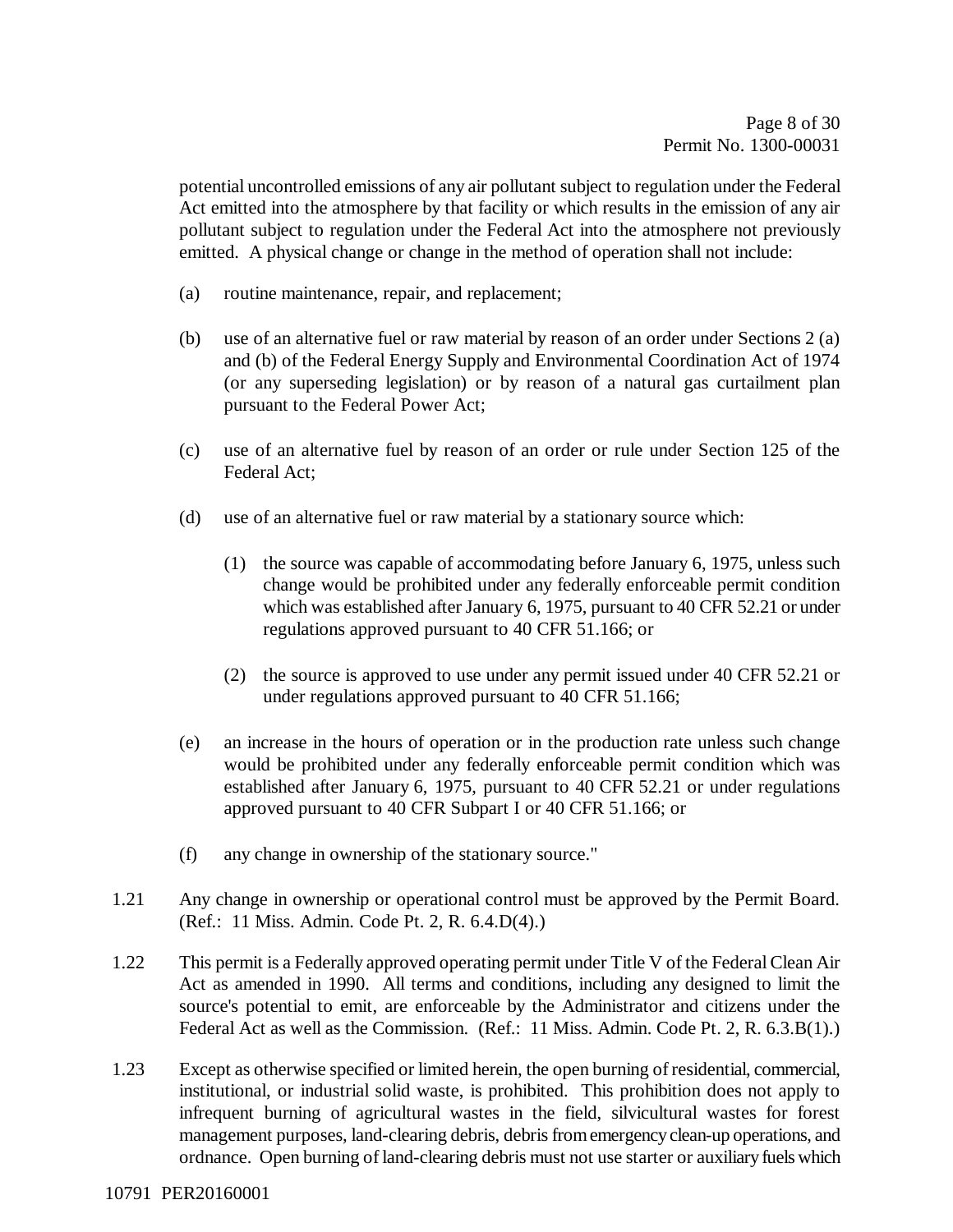cause excessive smoke (rubber tires, plastics, etc.); must not be performed if prohibited by local ordinances; must not cause a traffic hazard; must not take place where there is a High Fire Danger Alert declared by the Mississippi Forestry Commission or Emergency Air Pollution Episode Alert imposed by the Executive Director and must meet the following buffer zones.

- (a) Open burning without a forced-draft air system must not occur within 500 yards of an occupied dwelling.
- (b) Open burning utilizing a forced-draft air system on all fires to improve the combustion rate and reduce smoke may be done within 500 yards of but not within 50 yards of an occupied dwelling.
- (c) Burning must not occur within 500 yards of commercial airport property, private air fields, or marked off-runway aircraft approach corridors unless written approval to conduct burning is secured from the proper airport authority, owner or operator. (Ref.: 11 Miss. Admin. Code Pt. 2, R. 1.3.G.)
- 1.24 Except as otherwise specified herein, the permittee shall be subject to the following provision with respect to emergencies.
	- (a) Except as otherwise specified herein, an "emergency" means any situation arising from sudden and reasonably unforeseeable events beyond the control of the source, including acts of God, which situation requires immediate corrective action to restore normal operation, and that causes the source to exceed a technology-based emission limitation under the permit, due to unavoidable increases in emissions attributable to the emergency. An emergency shall not include noncompliance to the extent caused by improperly designed equipment, lack of preventative maintenance, careless or improper operation, or operator error.
	- (b) An emergency constitutes an affirmative defense to an action brought for noncompliance with such technology-based emission limitations if the conditions specified in (c) following are met.
	- (c) The affirmative defense of emergency shall be demonstrated through properly signed contemporaneous operating logs, or other relevant evidence that include information as follows:
		- (1) an emergency occurred and that the permittee can identify the cause(s) of the emergency;
		- (2) the permitted facility was at the time being properly operated;
		- (3) during the period of the emergency the permittee took all reasonable steps to minimize levels of emissions that exceeded the emission standards, or other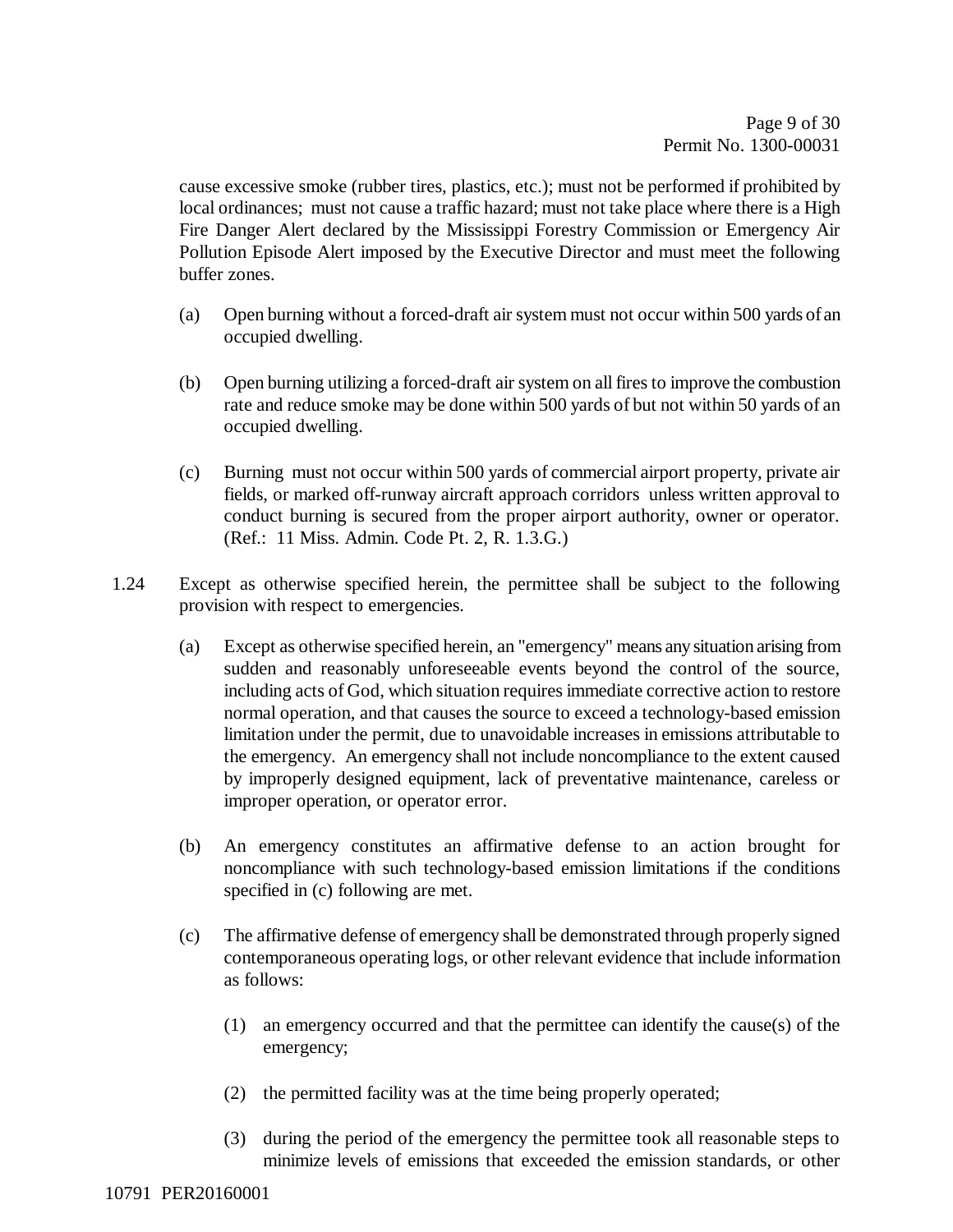requirements in the permit; and

- (4) the permittee submitted notice of the emergency to the DEQ within 2 working days of the time when emission limitations were exceeded due to the emergency. This notice must contain a description of the emergency, any steps taken to mitigate emissions, and corrective actions taken.
- (d) In any enforcement proceeding, the permittee seeking to establish the occurrence of an emergency has the burden of proof.
- (e) This provision is in addition to any emergency or upset provision contained in any applicable requirement specified elsewhere herein. (Ref.: 11 Miss. Admin. Code Pt. 2, R. 6.3.G.)
- 1.25 Except as otherwise specified herein, the permittee shall be subject to the following provisions with respect to upsets, startups, shutdowns and maintenance.
	- (a) Upsets (as defined by 11 Miss. Admin. Code Pt. 2, R. 1.2.KK.)
		- (1) The occurrence of an upset constitutes an affirmative defense to an enforcement action brought for noncompliance with emission standards or other requirements of Applicable Rules and Regulations or any applicable permit if the permittee demonstrates through properly signed contemporaneous operating logs, or other relevant evidence that include information as follows:
			- (i) an upset occurred and that the permittee can identify the cause(s) of the upset;
			- (ii) the source was at the time being properly operated;
			- (iii) during the upset the permittee took all reasonable steps to minimize levels of emissions that exceeded the emission standards, or other requirements of Applicable Rules and Regulations or any applicable permit;
			- (iv) the permittee submitted notice of the upset to the DEQ within 5 working days of the time the upset began; and
			- (v) the notice of the upset shall contain a description of the upset, any steps taken to mitigate emissions, and corrective actions taken.
		- (2) In any enforcement proceeding, the permittee seeking to establish the occurrence of an upset has the burden of proof.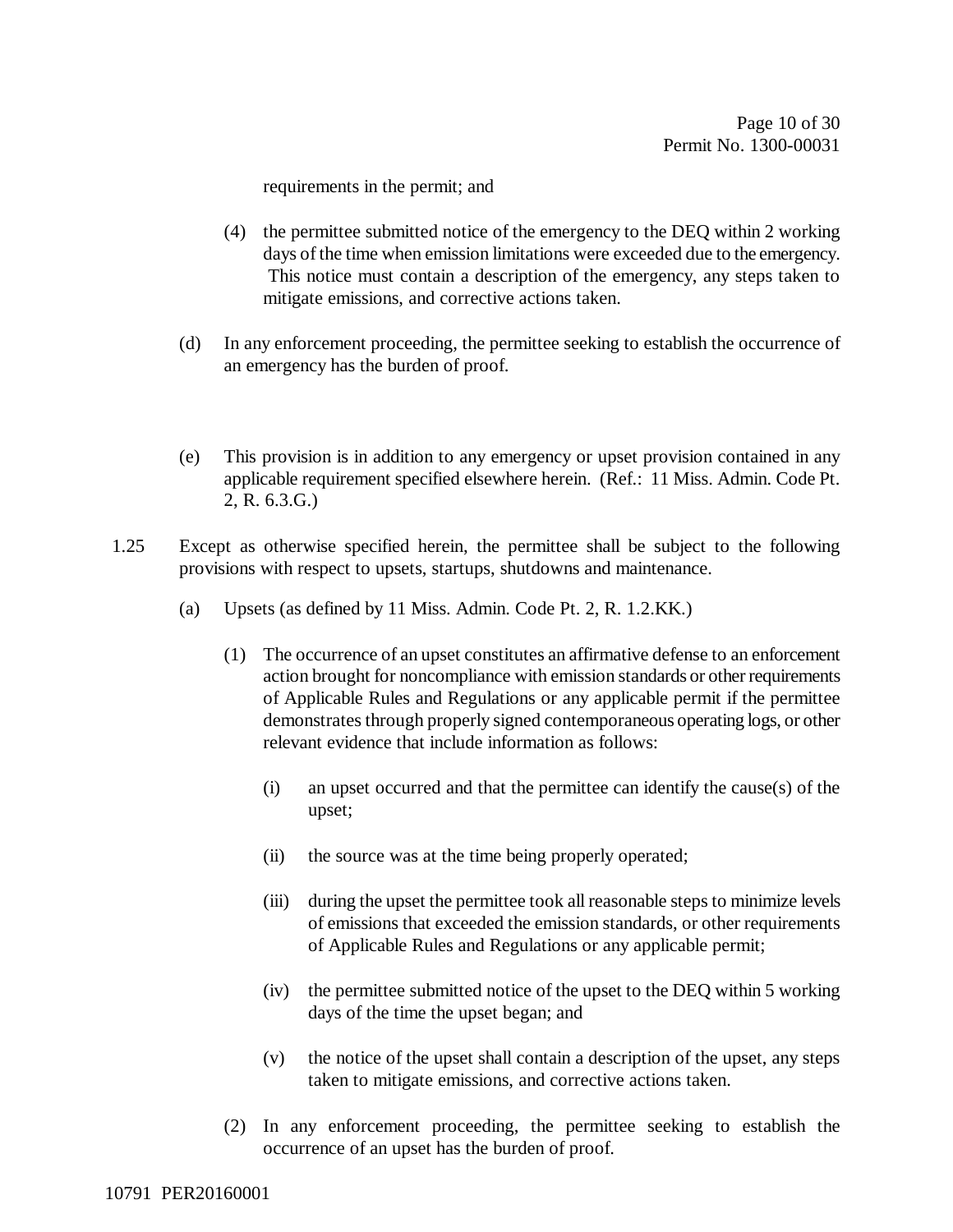- (3) This provision is in addition to any upset provision contained in any applicable requirement.
- (b) Startups and Shutdowns (as defined by 11 Miss. Admin. Code Pt. 2, R. 1.2.HH. & R. 1.2.CC.)
	- (1) Startups and shutdowns are part of normal source operation. Emissions limitations applicable to normal operation apply during startups and shutdowns except as follows:
		- (i) when sudden, unavoidable breakdowns occur during a startup or shutdown, the event may be classified as an upset subject to the requirements above;
		- (ii) when a startup or shutdown is infrequent, the duration of excess emissions is brief in each event, and the design of the source is such that the period of excess emissions cannot be avoided without causing damage to equipment or persons; or
		- (iii) when the emissions standards applicable during a startup or shutdown are defined by other requirements of Applicable Rules and Regulations or any applicable permit.
	- (2) In any enforcement proceeding, the permittee seeking to establish the applicability of any exception during a startup or shutdown has the burden of proof.
	- (3) In the event this startup and shutdown provision conflicts with another applicable requirement, the more stringent requirement shall apply.
- (c) Maintenance.
	- (1) Maintenance should be performed during planned shutdown or repair of process equipment such that excess emissions are avoided. Unavoidable maintenance that results in brief periods of excess emissions and that is necessary to prevent or minimize emergency conditions or equipment malfunctions constitutes an affirmative defense to an enforcement action brought for noncompliance with emission standards, or other regulatory requirements if the permittee can demonstrate the following:
		- (i) the permittee can identify the need for the maintenance;
		- (ii) the source was at the time being properly operated;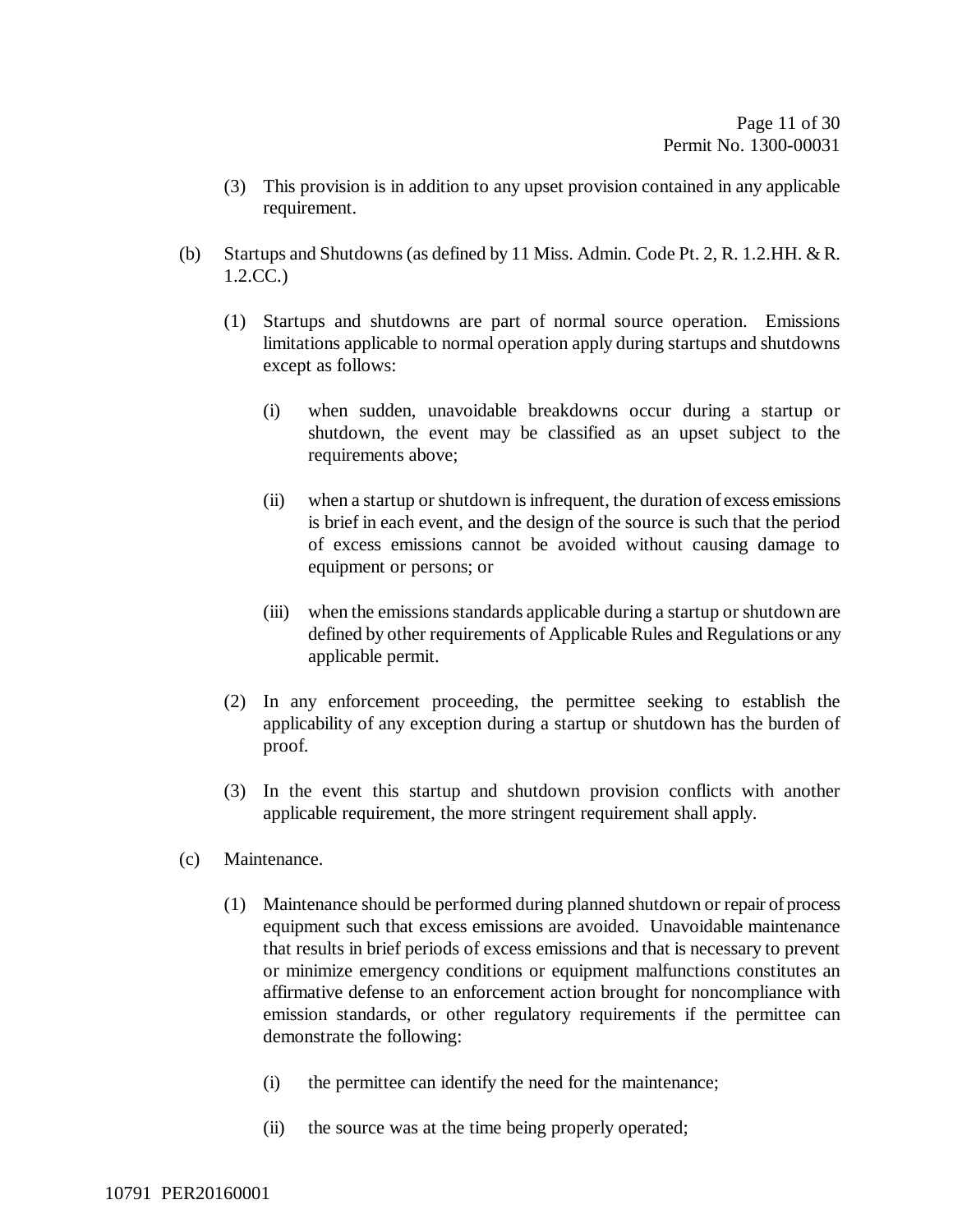- (iii) during the maintenance the permittee took all reasonable steps to minimize levels of emissions that exceeded the emission standards, or other requirements of Applicable Rules and Regulations or any applicable permit;
- (iv) the permittee submitted notice of the maintenance to the DEQ within 5 working days of the time the maintenance began or such other times as allowed by DEQ; and
- (v) the notice shall contain a description of the maintenance, any steps taken to mitigate emissions, and corrective actions taken.
- (2) In any enforcement proceeding, the permittee seeking to establish the applicability of this section has the burden of proof.
- (3) In the event this maintenance provision conflicts with another applicable requirement, the more stringent requirement shall apply. (Ref.: 11 Miss. Admin. Code Pt. 2, R. 1.10.)
- 1.26 The permittee shall comply with all applicable standards for demolition and renovation activities pursuant to the requirements of 40 CFR Part 61, Subpart M, as adopted by reference in Regulation 11 Miss Admin. Code Pt. 2, R. 1.8. The permittee shall not be required to obtain a modification of this permit in order to perform the referenced activities

.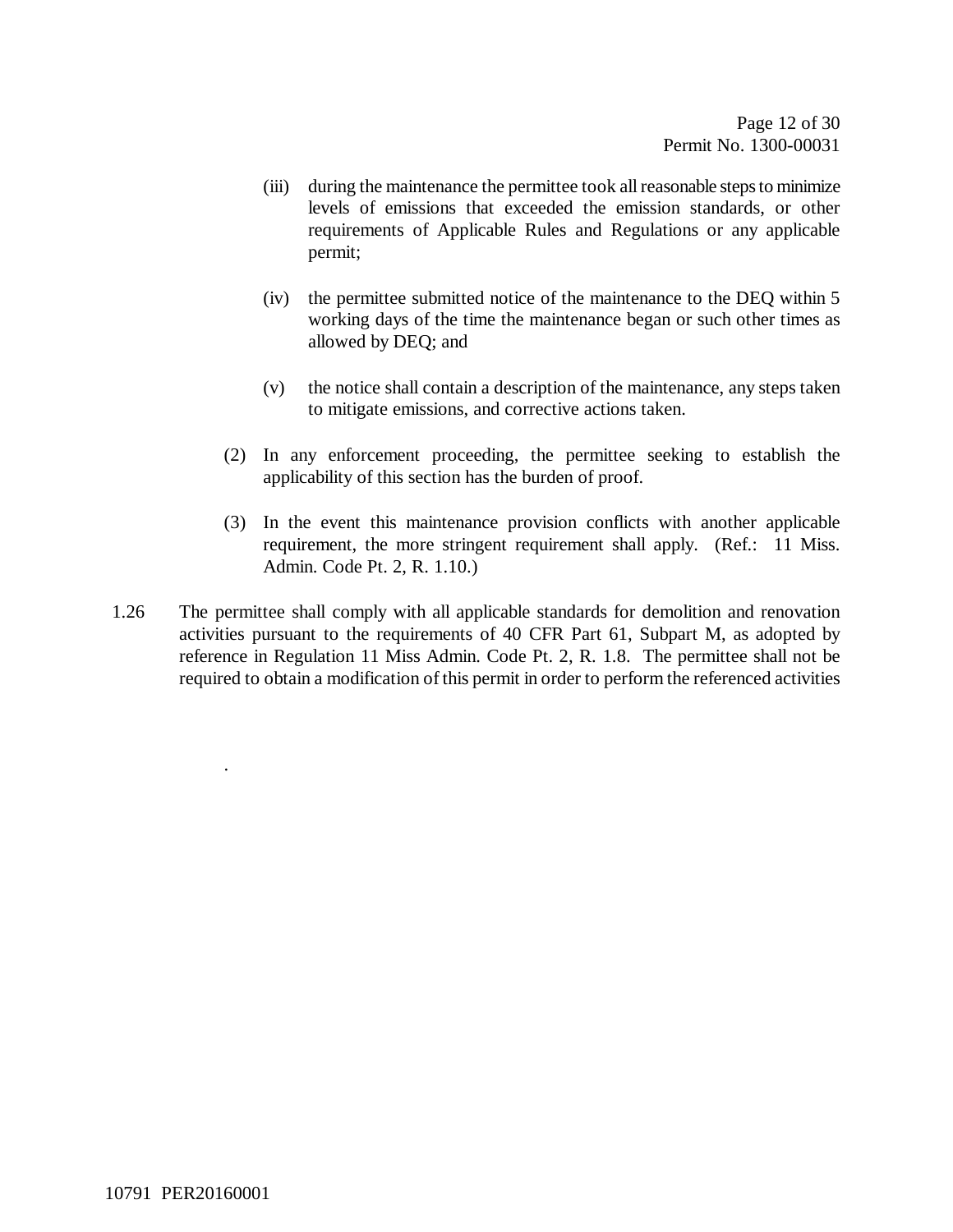## SECTION 2. EMISSION POINTS & POLLUTION CONTROL DEVICES

| <b>Emission Point</b> | Description                                                                                                                    |
|-----------------------|--------------------------------------------------------------------------------------------------------------------------------|
| $AA-001$              | 9,160 Horsepower (HP) Natural Gas-Fired Compressor Turbine (SNG Ref. No. 001C-001)                                             |
| $AA-002$              | 9,160 Horsepower (HP) Natural Gas-Fired Compressor Turbine (SNG Ref. No. 002C-002)                                             |
| $AA-005$              | 10,310 Horsepower (HP) Natural Gas-Fired Compressor Turbine                                                                    |
| $AA-006$              | 470 Horsepower (HP) 4-Stroke, Rich-Burn (4SRB) Natural Gas-Fired Emergency Generator Engine<br>(new emergency SI RICE < 500hp) |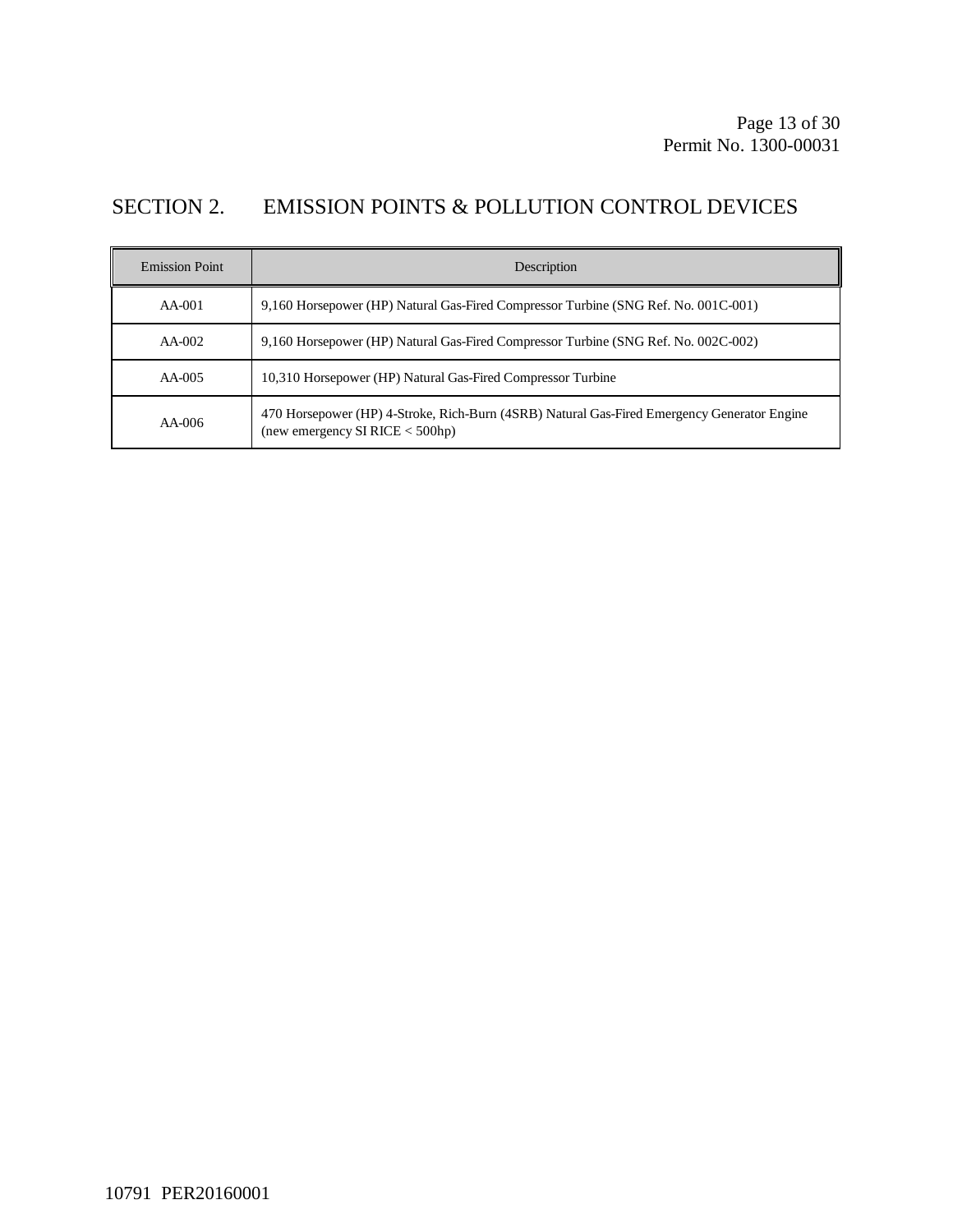## SECTION 3. EMISSION LIMITATIONS & STANDARDS

#### A. Facility-Wide Emission Limitations & Standards

- 3.A.1 Except as otherwise specified or limited herein, the permittee shall not cause, permit, or allow the emission of smoke from a point source into the open air from any manufacturing, industrial, commercial or waste disposal process which exceeds forty (40) percent opacity subject to the exceptions provided in (a)  $\&$  (b).
	- (a) Startup operations may produce emissions which exceed 40% opacity for up to fifteen (15) minutes per startup in any one hour and not to exceed three (3) startups per stack in any twenty-four (24) hour period.
	- (b) Emissions resulting from soot blowing operations shall be permitted provided such emissions do not exceed 60 percent opacity, and provided further that the aggregate duration of such emissions during any twenty-four (24) hour period does not exceed ten (10) minutes per billion BTU gross heating value of fuel in any one hour. (Ref.: 11 Miss. Admin. Code Pt. 2, R. 1.3.A.)
- 3.A.2 Except as otherwise specified or limited herein, the permittee shall not cause, allow, or permit the discharge into the ambient air from any point source or emissions, any air contaminant of such opacity as to obscure an observer's view to a degree in excess of 40% opacity, equivalent to that provided in Paragraph 3.A.1. This shall not apply to vision obscuration caused by uncombined water droplets. (Ref.: 11 Miss. Admin. Code Pt. 2, R. 1.3.B.)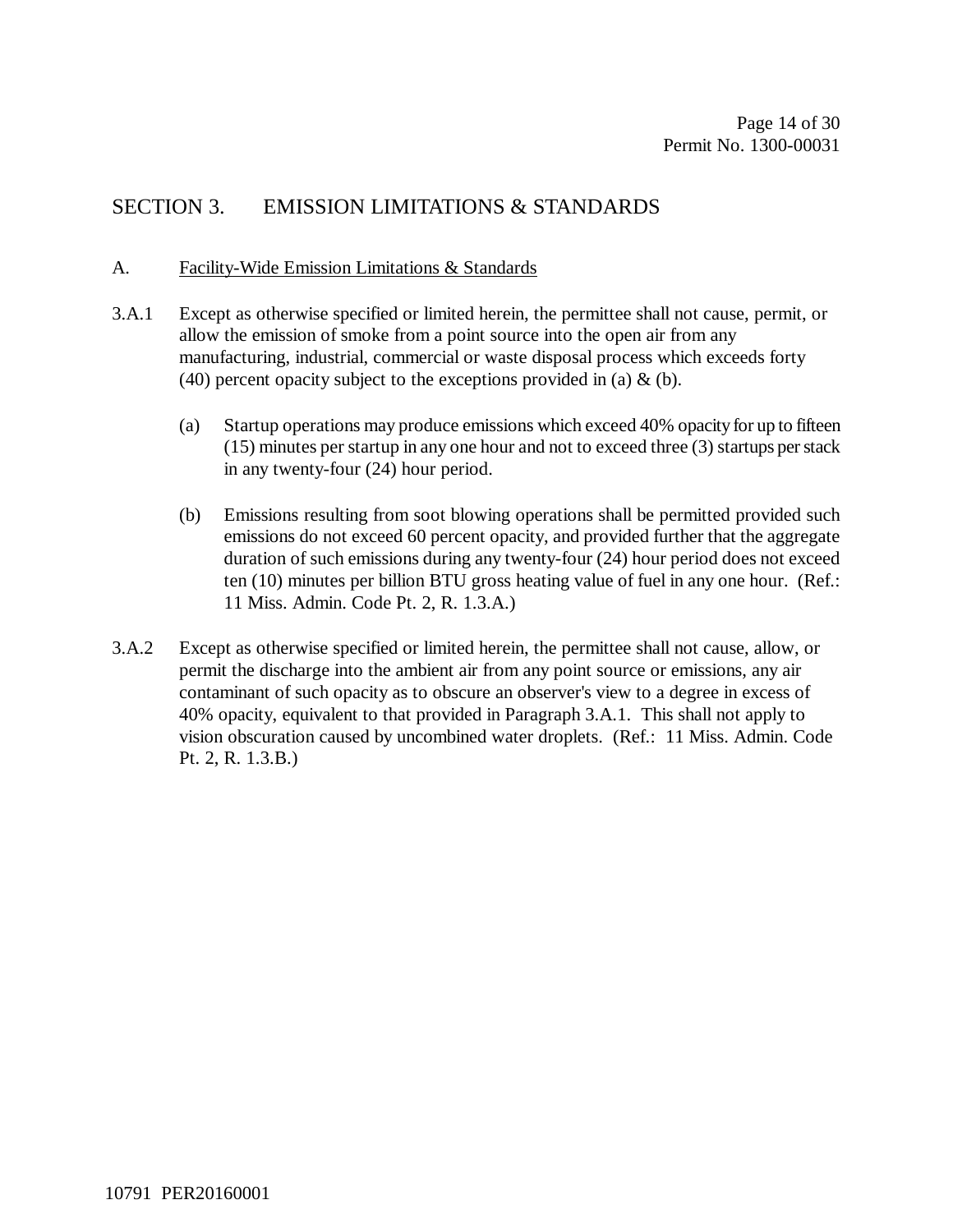#### B. Emission Point Specific Emission Limitations & Standards

| Emission<br>Point(s)                      | Applicable Requirement                                                                                                                        | Condition<br>Number(s) | Pollutant/<br>Parameter                   | Limit/Standard                                                                                          |
|-------------------------------------------|-----------------------------------------------------------------------------------------------------------------------------------------------|------------------------|-------------------------------------------|---------------------------------------------------------------------------------------------------------|
| AA-001,<br>AA-002, &<br>AA-005            | 11 Miss. Admin. Code Pt. 2, R.<br>1.3. $D(1)(b)$                                                                                              | 3.B.1                  | PM                                        | $E = 0.8808 * I^{-0.1667}$                                                                              |
| AA-001,<br>AA-002.<br>AA-005, &<br>AA-006 | Air Construction Permit Issued<br>February 22, 2011 and 11 Miss.<br>Admin. Code Pt. 2, R. 2.2.B.(11)                                          | 3.B.2                  | Fuel<br>Restriction                       | Natural Gas Only                                                                                        |
|                                           | 40 CFR 60, Subpart GG<br>40 CFR 60.330(a)-(b)                                                                                                 | 3.B.3                  | NO <sub>x</sub><br>SO <sub>2</sub>        | Applicability                                                                                           |
| AA-001 &<br>AA-002                        | 40 CFR 60.333(b)                                                                                                                              | 3.B.4                  | Fuel Sulfur<br>Content                    | 0.8% by weight                                                                                          |
|                                           | <b>BACT</b> emission limitation<br>established in federally<br>enforceable Permit & PSD<br>Authority to Construct issued<br>December 17, 1996 | 3.B.5                  | NO <sub>x</sub>                           | 110 ppmv (at 15% $O_2$ , dry basis), not to<br>exceed 53.0 lbs/hr and 232.14 tons/year for<br>each unit |
|                                           | 40 CFR 60, Subpart KKKK                                                                                                                       | 3.B.6                  | NO <sub>x</sub><br>SO <sub>2</sub>        | Applicability                                                                                           |
| $AA-005$                                  | 40 CFR 60.4320(a); Table 1 to<br>40 CFR 60, Subpart KKKK; and<br>Air Construction Permit issued<br>April 6, 2010                              | 3.B.7                  | NO <sub>x</sub>                           | 25 ppm @15% O <sub>2</sub> , not to exceed 8.81 lb/hr<br>and 32.1 tons/yr                               |
|                                           | 40 CFR 60.4330(a)(2)                                                                                                                          | 3.B.8                  | Fuel<br>Restriction                       | $0.060$ lb SO <sub>2</sub> /MMBTU                                                                       |
| AA-006                                    | 40 CFR 63, Subpart ZZZZ<br>40 CFR 63.6580; 63.6585(a) and<br>(c); and $63.6590(c)(1)$                                                         | 3.B.9                  | HAP                                       | Applicability                                                                                           |
|                                           | 40 CFR 60, Subpart JJJJ<br>40 CFR 60.4230(a)(4)(iv)                                                                                           | 3.B.10                 | NO <sub>x</sub><br>$\rm CO$<br><b>VOC</b> | Applicability                                                                                           |
|                                           | 40 CFR 60.4233(e); Table 1 to<br>Subpart JJJJ; and Air<br><b>Construction Permit issued</b><br>February 22, 2011                              | 3.B.11                 | NO <sub>x</sub>                           | 2.0 g/hp-hr or 160 ppmvd @ 15% $O2$                                                                     |
|                                           |                                                                                                                                               | 3.B.12                 | CO                                        | 4.0 g/hp-hr or 540 ppmvd @ 15% O <sub>2</sub>                                                           |
|                                           |                                                                                                                                               | 3.B.13                 | <b>VOC</b>                                | $1.0$ g/hp-hr or 86 ppmvd @ $15\%$ $\mathrm{O}_2$                                                       |
|                                           | 11 Miss. Admin. Code Pt. 2, R.<br>1.3. D(1)(a)                                                                                                | 3.B.14                 | PM                                        | 0.6 lb/MMBTU                                                                                            |
|                                           | 40 CFR 6234                                                                                                                                   | 3.B.15                 |                                           | Continuous Compliance                                                                                   |
|                                           | 40 CFR 60.4243(d)                                                                                                                             | 3.B.16                 | Operations                                | <b>Emergency Operations</b>                                                                             |

3.B.1 For Emission Points AA-001, AA-002, and AA-005, the permittee shall not have particulate emissions from fossil fuel burning installations of greater than 10 MMBTU/hr heat input that exceeds the emission rate as determined by the relationship: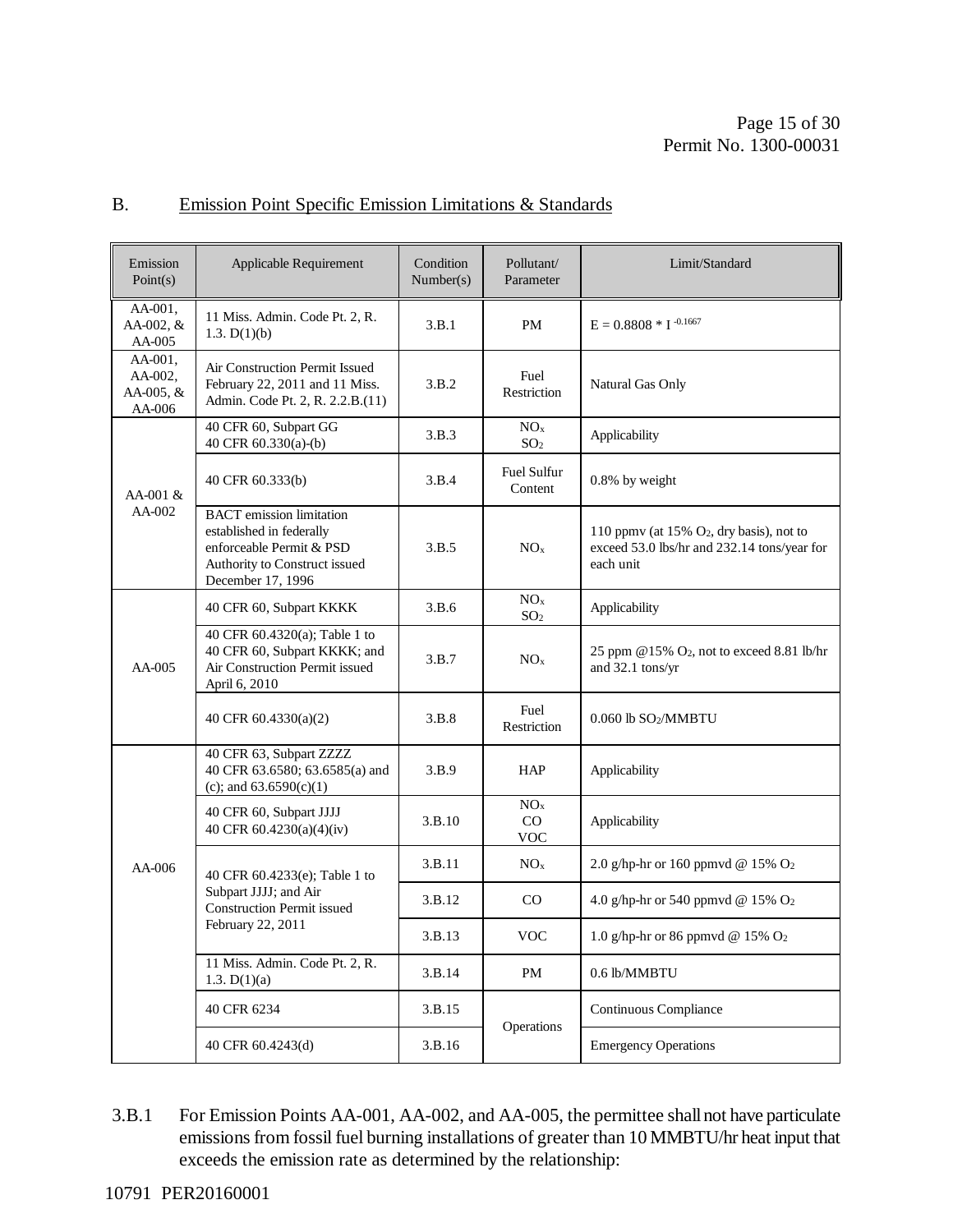Page 16 of 30 Permit No. 1300-00031

 $E = 0.8808 * I^{-0.1667}$ 

where E is the emission rate in pounds per million BTU per hour heat input and I is the heat input in millions of BTU per hour. (Ref.: 11 Miss. Admin. Code Pt. 2, R. 1.3. D(1)(b))

- 3.B.2 For Emission Points AA-001, AA-002, AA-005, and AA-006, the permittee is restricted to using only natural gas as a fuel. (Ref: Air Construction Permit issued February 22, 2011 and 11 Miss. Admin. Code Pt. 2, R. 2.2.B.(11))
- 3.B.3 Emission Points AA-001 and AA-002 are subject to the New Source Standards of Performance for Stationary Gas Combustion Turbines, 40 CFR 60, Subpart GG. These combustion turbines qualify as stationary gas turbines with a heat input at peak load equal to or greater than 10.7 gigajoules (10 million Btu) per hour, based on the lower heating value of the fuel fired, which commenced construction, modification, or reconstruction after October 3, 1977. (Ref.: 40 CFR 60.330(a)-(b))
- 3.B.4 For Emission Points AA-001 and AA-002, the permittee shall not burn any fuel which contains sulfur in excess of 0.8 percent by weight. (Ref.: 40 CFR 60.333(b))
- 3.B.5 For Emission Points AA-001 and AA-002, the permittee shall not discharge into the atmosphere any gases which contain Nitrogen Oxides  $(NO<sub>x</sub>)$  in excess of 110 ppmv (at 15%, dry basis) not to exceed 53.0 lbs/hr and 232.14 tons/year. (Ref.: PSD Air Construction Permit issued December 17, 1996)
- 3.B.6 Emission Point AA-005 is subject to the New Source Standards of Performance for Stationary Combustion Turbines, 40 CFR 60, Subpart KKKK. This combustion turbine qualifies as a stationary combustion turbine with a heat input at peak load equal to or greater than 10.7 gigajoules (10 MMBtu) per hour, based on the higher heating value of the fuel, which commenced construction after February 18, 2005. (Ref.: 40 CFR 60.4305(a))
- 3.B.7 For Emission Point AA-005, the permittee shall not discharge into the atmosphere any gases which contain Nitrogen Oxides  $(NO_x)$  in excess of 25 ppmdv at 15% oxygen, not to exceed 8.81 lb/hr and 32.1 tons/yr. (Ref.: 40 CFR 60.4320(a); Table 1 to NSPS KKKK; and Air Construction Permit issued April 6, 2010)
- 3.B.8 For Emission Point AA-005, the permittee shall not burn any fuel which contains total potential sulfur emissions in excess of 0.060 lb  $SO_2/$  MMBTU (26 ng  $SO_2/J$ ). (Ref.: 40 CFR 60.4330(a)(2))
- 3.B.9 Emission Point AA-006 is subject to the National Emission Standards for Hazardous Air Pollutants for Stationary Combustion Engines, 40 CFR Part 63, Subpart ZZZZ. Emission Point AA-006 is a new spark ignition emergency engine with a site rating less than 500 HP located at an Area Source of HAPs. (Ref.: 40 CFR 63.6580, 63.6585(a) and (c), and  $63.6590(c)(1)$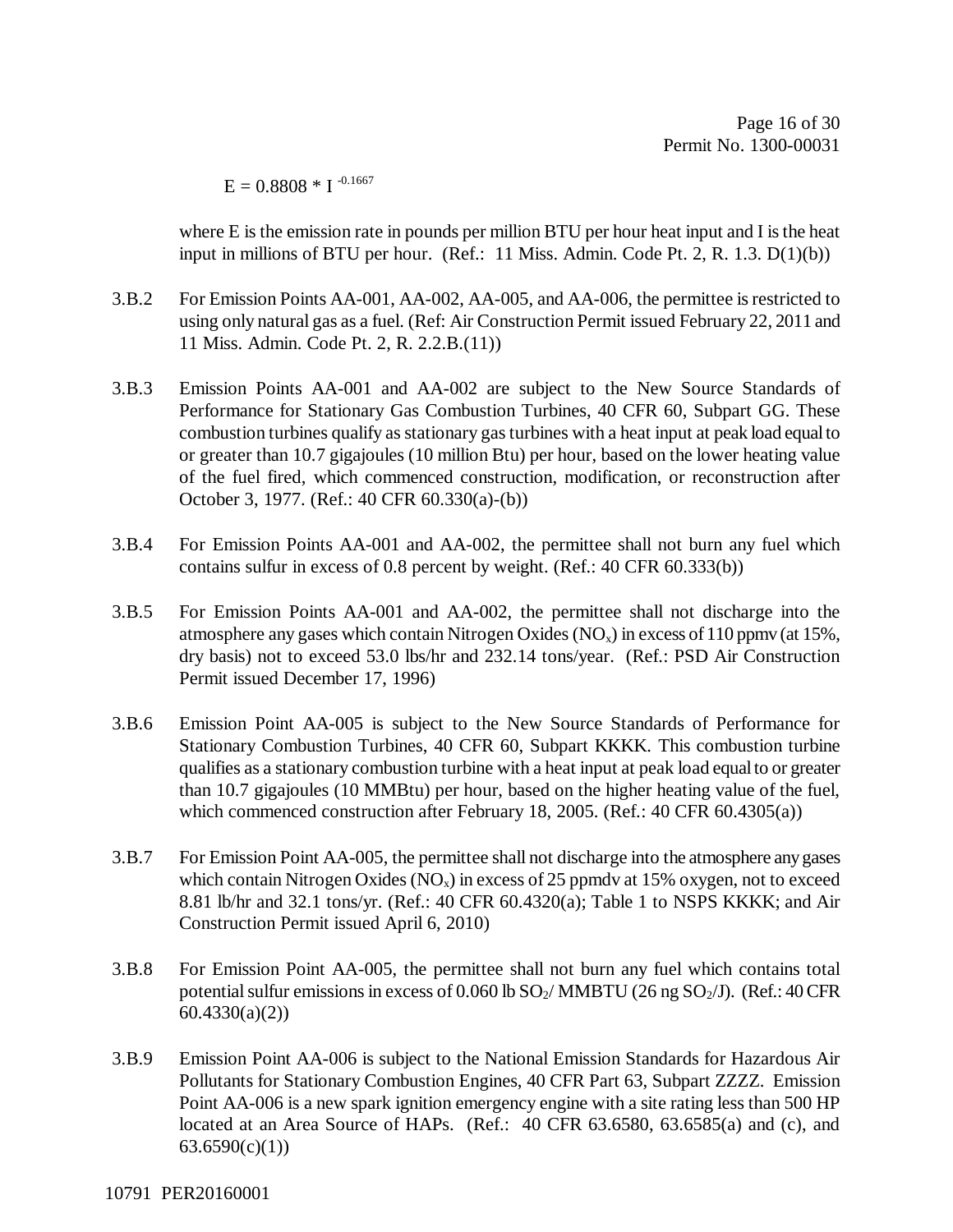- 3.B.10 Emission Point AA-006 is subject to the New Source Performance Standard for Stationary Spark Ignition Internal Combustion Engines, 40 CFR 60, Subpart JJJJ. (Ref: 40 CFR 60.4230(a)(4)(iv) and 60.4230(a)(6))
- 3.B.11 For Emission Point AA-006, Nitrogen Oxide  $(NO<sub>x</sub>)$  emissions are limited to 2.0 grams per brake horsepower-hour (g/bhp-hr) or 160 ppmvd @ 15% O<sub>2</sub>, (Ref: 40 CFR 60.4233(e), Table 1 to NSPS Subpart JJJJ, and Construction Permit issued February 22, 2011)
- 3.B.12 For Emission Point AA-006, Carbon Monoxide (CO) emissions are limited to 4.0 g/bhp-hr or 540 ppmvd @ 15% O2. (Ref: 40 CFR 60.4233(e), Table 1 to NSPS Subpart JJJJ, and Construction Permit issued February 22, 2011)
- 3.B.13 For Emission Point AA-006, Volatile Organic Compound (VOC) emissions are limited to 1.0 g/bhp-hr or 86 ppmvd @ 15% O2. (Ref: 40 CFR 60.4233(e), Table 1 to NSPS Subpart JJJJ, and Air Construction Permit issued February 22, 2011)
- 3.B.14 For Emission Point AA-006, the permittee shall not have particulate emissions (PM) from fossil fuel burning installations of less than 10 MMBTU/hr heat input that exceeds 0.6 lb/MMBTU. (Ref.: 11 Miss. Admin. Code Pt. 2, R. 1.3. D(1)(a))
- 3.B.15 For Emission Point AA-006, the permittee must operate and maintain the engine such that the emission standards as required in Conditions 3.B.11 through 3.B.13 are achieved over the entire life of the engine. (Ref.: 40 CFR 60.4234)
- 3.B.16 For Emission Point AA-006, the permittee must operate the emergency engine according to the requirements below:
	- (a) There is no time limit on the use of the engine in emergency situations.
	- (b) The engine may be operated for maintenance checks and readiness testing, provided that the tests are recommended by federal, state or local government, the manufacturer, the vendor, the regional transmission organization or equivalent balancing authority and transmission operator, or the insurance company associated with the engine. The permittee may petition the Administrator for approval of additional hours to be used for maintenance checks and readiness testing, but a petition is not required if the permittee maintains records indicating that federal, state, or local standards require maintenance and testing of emergency ICE beyond 100 hours per calendar year.
	- (c) The emergency engine may be operated for up to 50 hours per calendar year in nonemergency situations. The 50 hours of operation in non-emergency situations are counted as part of the 100 hours per calendar year for maintenance and testing and emergency demand response provided in 40 CFR 60.4243(d)(2). Except as provided in 40 CFR 60.4243(d)(3)(i), the 50 hours per year for non-emergency situations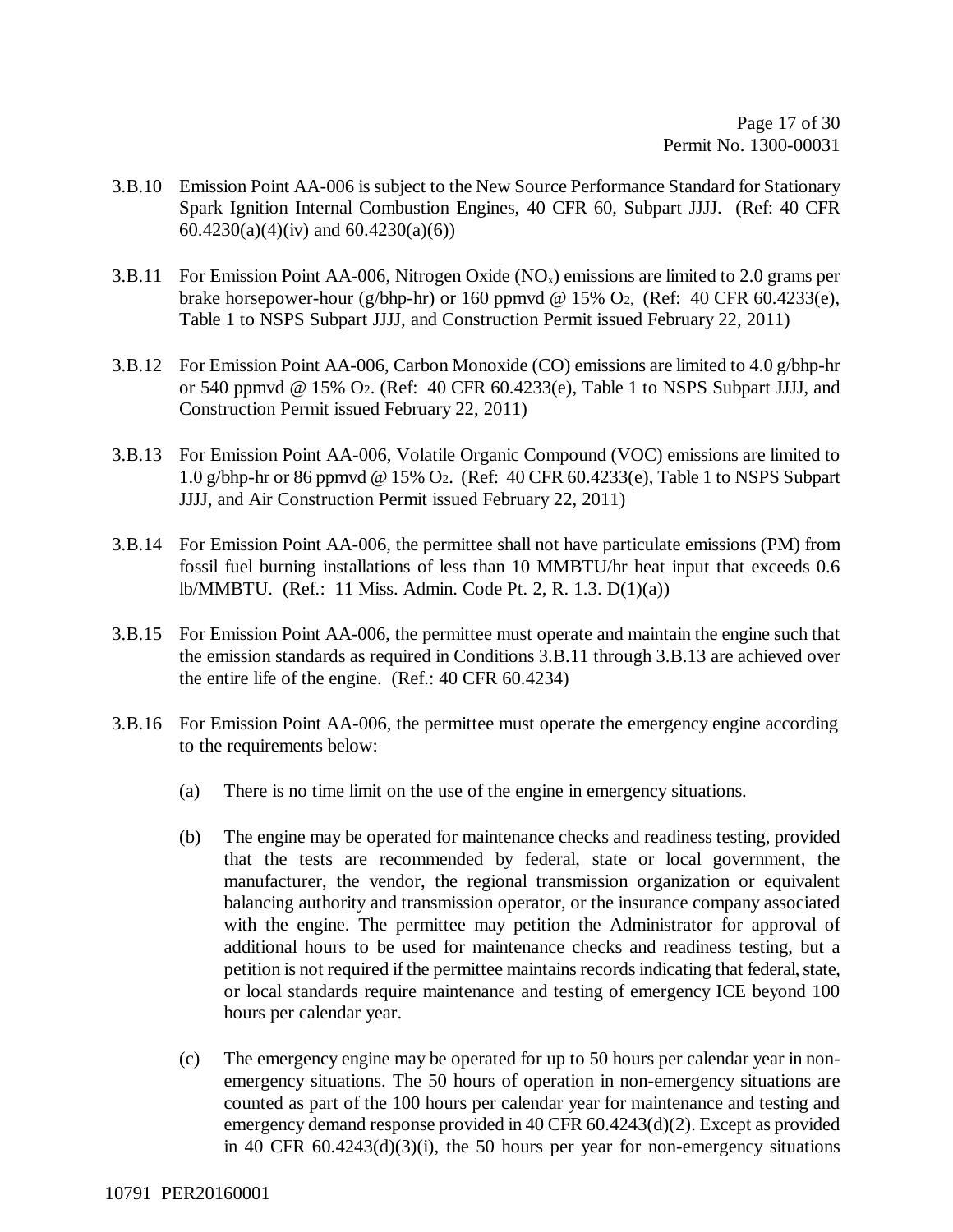cannot be used for peak shaving or non-emergency demand response, or to generate income for a facility to an electric grid or otherwise supply power as part of a financial arrangement with another entity. The 50 hours per year for non-emergency situations can be used to supply power as part of a financial arrangement with another entity.

If the emergency engine is not operated according to the requirements in (a) - (c) above, the engine will not be considered an emergency engine under this subpart and will need to meet any applicable requirements for non-emergency engines. (Ref.: 40 CFR 60.4243(d))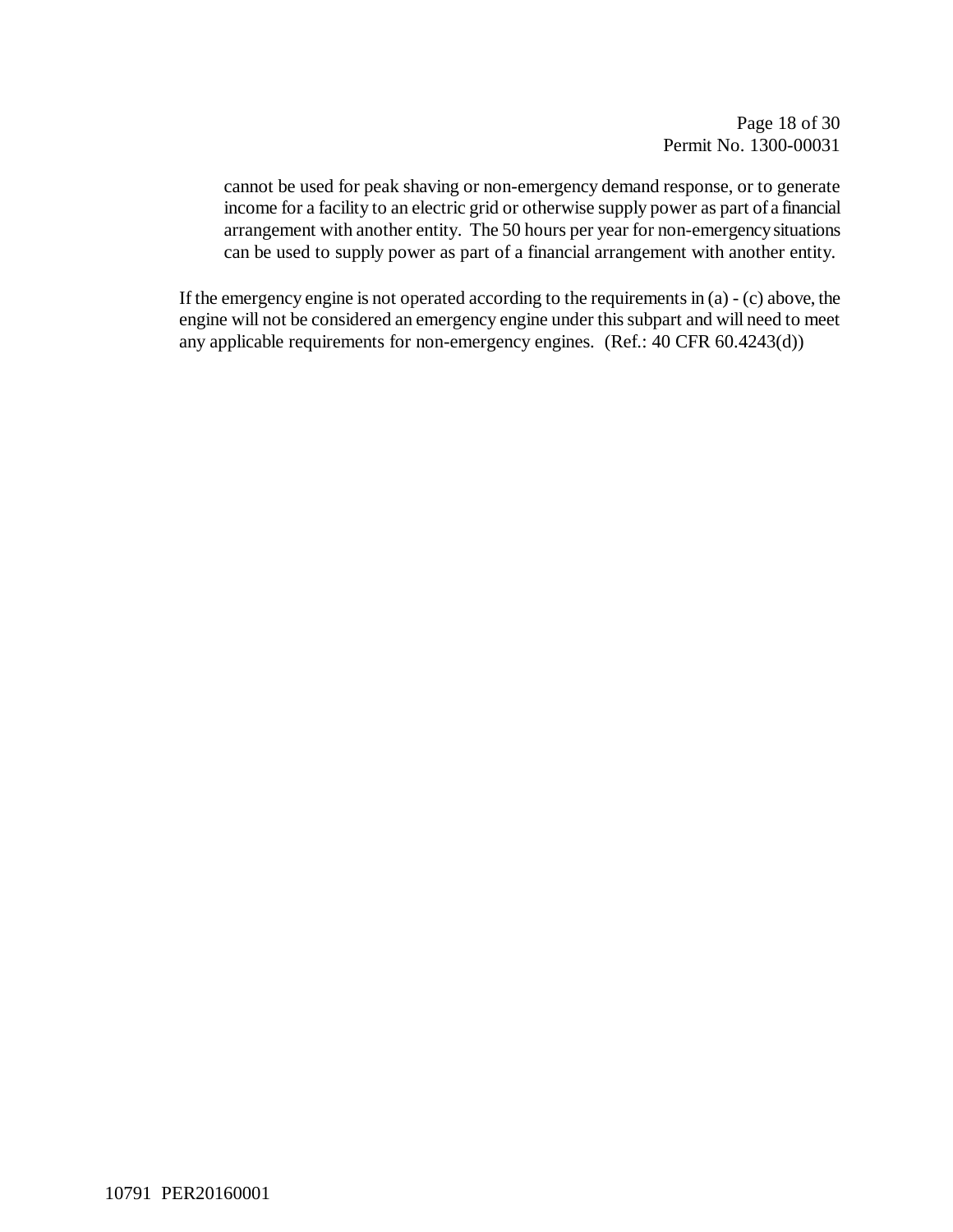| Applicable Requirement                            | Condition<br>Number(s) | Pollutant/<br>Parameter | Limit/Standard |
|---------------------------------------------------|------------------------|-------------------------|----------------|
| 11 Miss. Admin. Code Pt. 2, R.<br>$1.3.D(1)(a)$ . | 3.C.1                  | PM.                     | 0.6 lbs/MMBTU  |
| 11 Miss. Admin. Code Pt. 2, R.<br>$1.4.A(1)$ .    | 3.C.2                  | SO <sub>2</sub>         | 4.8 lbs/MMBTU  |

#### C. Insignificant and Trivial Activity Emission Limitations & Standards

- 3.C.1 The maximum permissible emission of ash and/or particulate matter from fossil fuel burning installations of less than 10 million BTU per hour heat input shall not exceed 0.6 pounds per million BTU per hour heat input. (Ref.: 11 Miss. Admin. Code Pt. 2, R. 1.3.D(1)(a).)
- 3.C.2 The maximum discharge of sulfur oxides from any fuel burning installation in which the fuel is burned primarily to produce heat or power by indirect heat transfer shall not exceed 4.8 pounds (measured as sulfur dioxide) per million BTU heat input. (Ref.: 11 Miss. Admin. Code Pt. 2, R. 1.4.A(1).)

**There are no other requirements applicable to the insignificant activities listed in the source's Title V permit application.**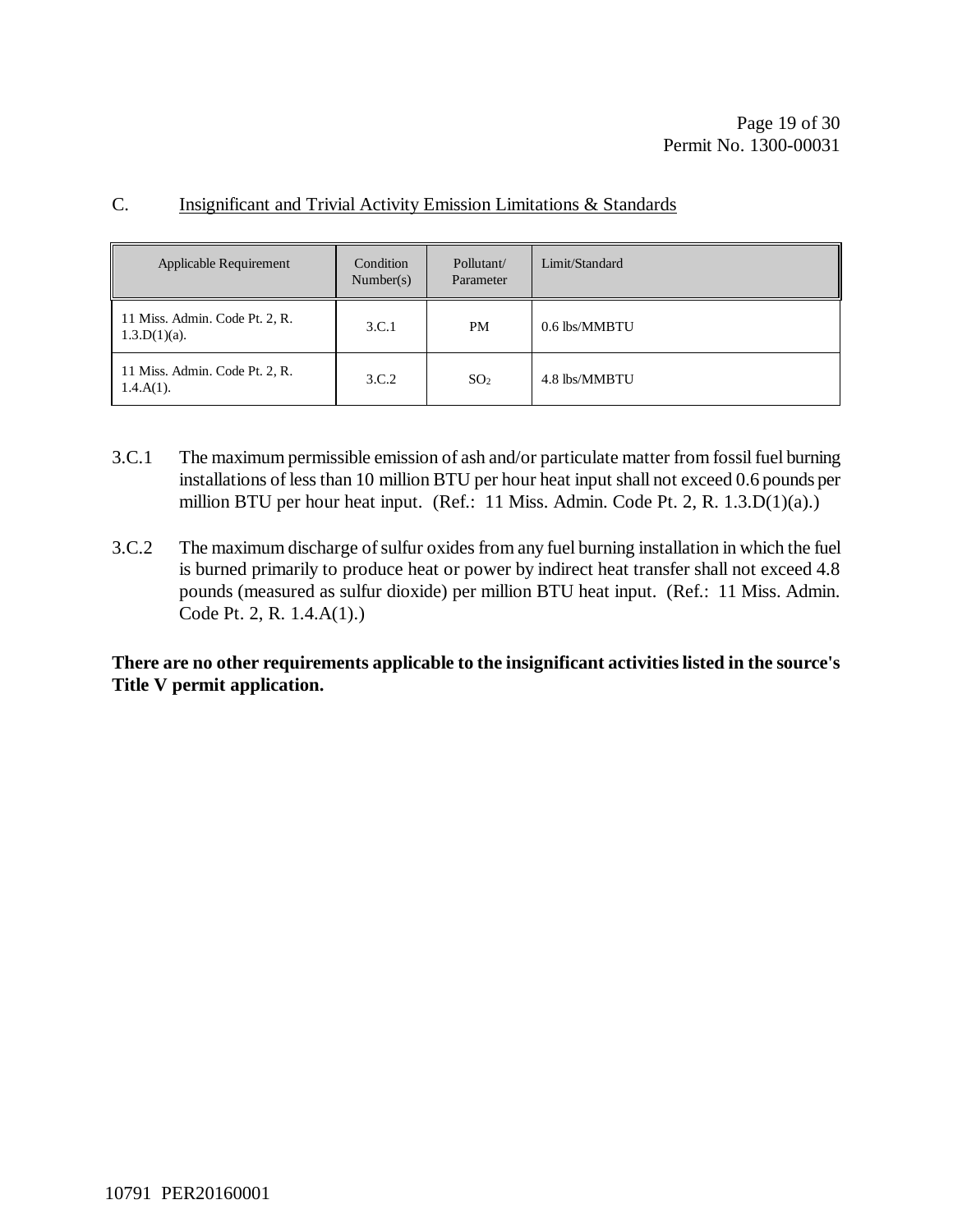## SECTION 4. COMPLIANCE SCHEDULE

- 4.1 Unless otherwise specified herein, the permittee shall be in compliance with all requirements contained herein upon issuance of this permit.
- 4.2 Except as otherwise specified herein, the permittee shall submit to the Permit Board and to the Administrator of EPA Region IV a certification of compliance with permit terms and conditions, including emission limitations, standards, or work practices, by January 31 for the preceding calendar year. Each compliance certification shall include the following:
	- (a) the identification of each term or condition of the permit that is the basis of the certification;
	- (b) the compliance status;
	- (c) whether compliance was continuous or intermittent;
	- (d) the method(s) used for determining the compliance status of the source, currently and over the applicable reporting period;
	- (e) such other facts as may be specified as pertinent in specific conditions elsewhere in this permit. (Ref.: 11 Miss. Admin. Code Pt. 2, R.  $(6.3.C(5)(a), (c), \& (d).)$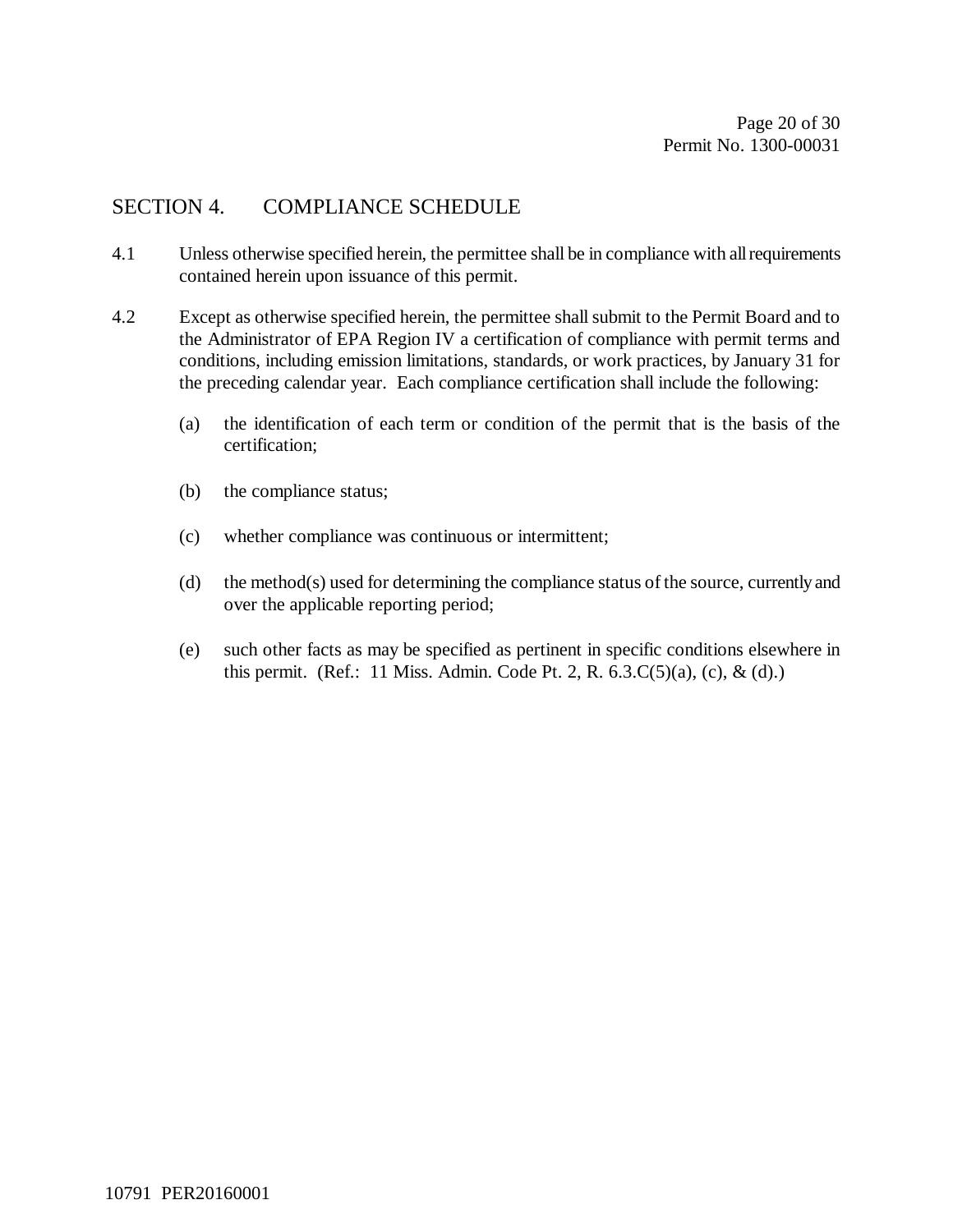## SECTION 5. MONITORING, RECORDKEEPING & REPORTING REQUIREMENTS

#### A. General Monitoring, Recordkeeping and Reporting Requirements

- 5.A.1 The permittee shall install, maintain, and operate equipment and/or institute procedures as necessary to perform the monitoring and recordkeeping specified below.
- 5.A.2 In addition to the recordkeeping specified below, the permittee shall include with all records of required monitoring information the following:
	- (a) the date, place as defined in the permit, and time of sampling or measurements;
	- (b) the date(s) analyses were performed;
	- (c) the company or entity that performed the analyses;
	- (d) the analytical techniques or methods used;
	- (e) the results of such analyses; and
	- (f) the operating conditions existing at the time of sampling or measurement. (Ref.: 11 Miss. Admin. Code Pt. 2, R. 6.3.A(3)(b)(1).)
- 5.A.3 Except where a longer duration is specified in an applicable requirement, the permittee shall retain records of all required monitoring data and support information for a period of at least five (5) years from the date of the monitoring sample, measurement, report, or application. Support information includes all calibration and maintenance records, all original strip-chart recordings for continuous monitoring instrumentation, and copies of all reports required by the permit. (Ref.: 11 Miss. Admin. Code Pt. 2, R.  $6.3.A(3)(b)(2)$ .
- 5.A.4 Except as otherwise specified herein, the permittee shall submit reports of any required monitoring by July 31 and January 31 for the preceding six-month period. All instances of deviations from permit requirements must be clearly identified in such reports and all required reports must be certified by a responsible official consistent with 11 Miss. Admin. Code Pt. 2, R. 6.2.E. (Ref.: 11 Miss. Admin. Code Pt. 2, R. 6.3.A(3)(c)(1).)
- 5.A.5 Except as otherwise specified herein, the permittee shall report all deviations from permit requirements, including those attributable to upsets, the probable cause of such deviations, and any corrective actions or preventive measures taken. Said report shall be made within five (5) days of the time the deviation began. (Ref.: 11 Miss. Admin. Code Pt. 2, R. 6.3.A(3)(c)(2).)

#### 10791 PER20160001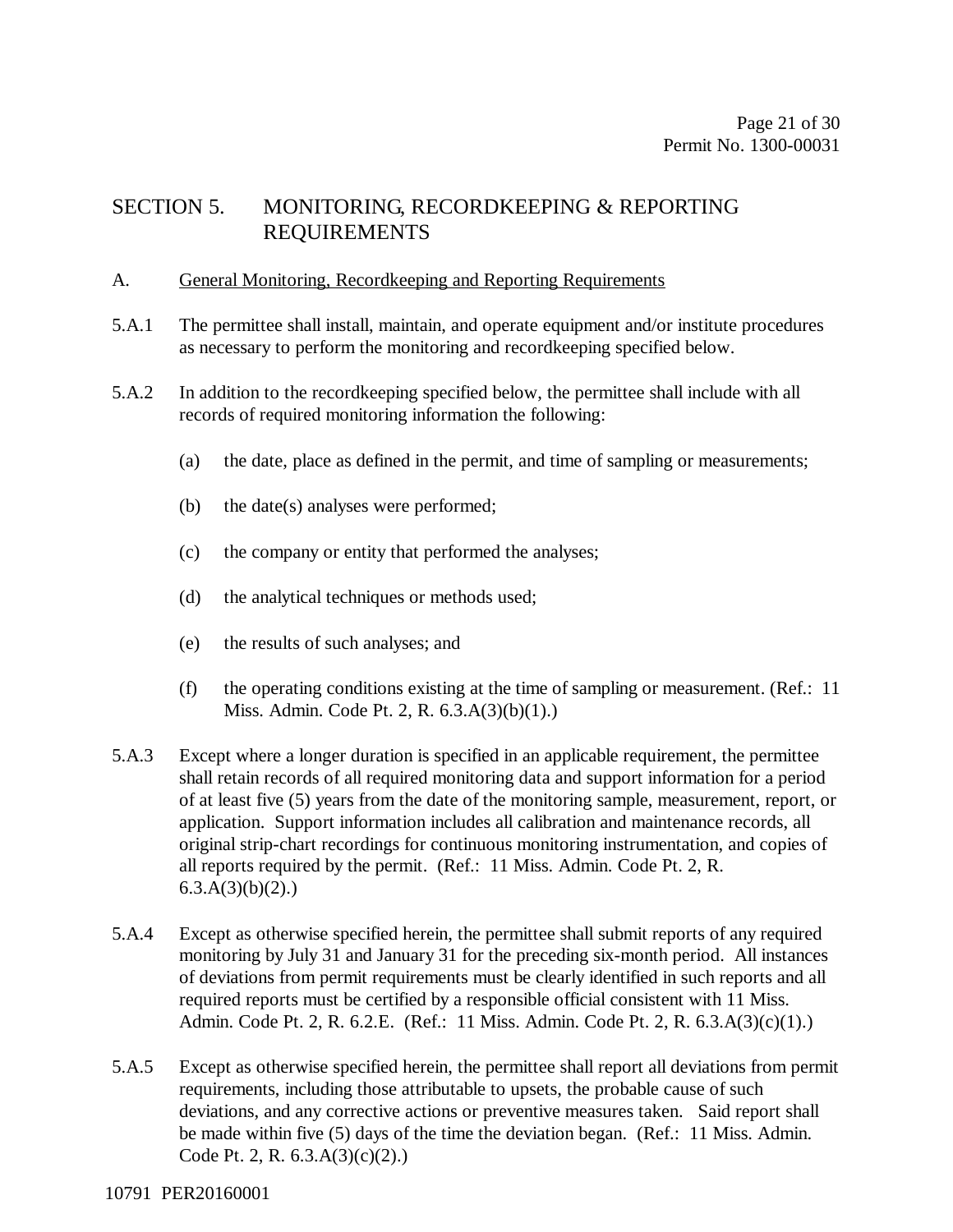- 5.A.6 Except as otherwise specified herein, the permittee shall perform emissions sampling and analysis in accordance with EPA Test Methods and with any continuous emission monitoring requirements, if applicable. All test methods shall be those versions or their equivalents approved by the DEQ and the EPA.
- 5.A.7 The permittee shall maintain records of any alterations, additions, or changes in equipment or operation.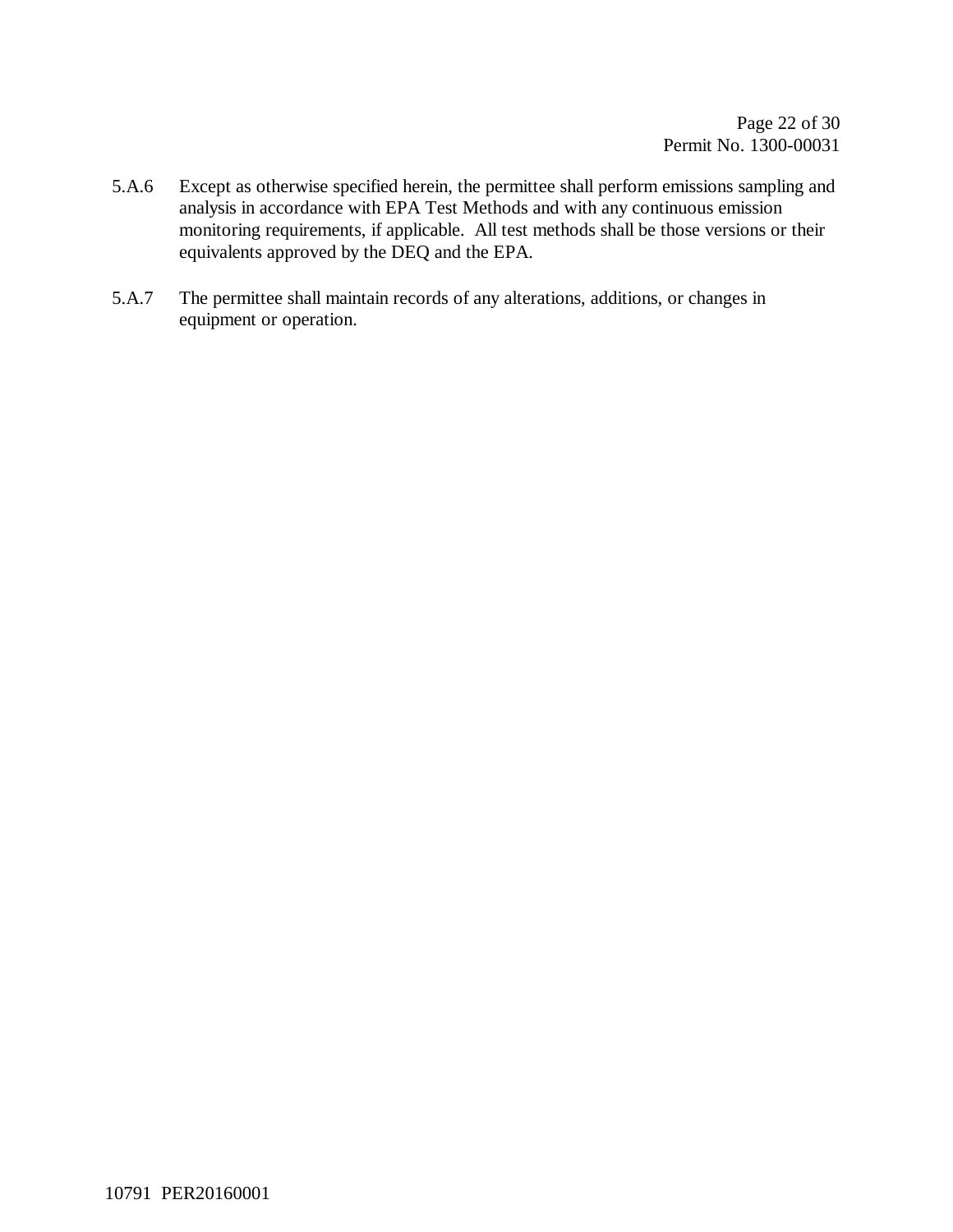| Emission<br>Point $(s)$ | Applicable Requirement                                                                           | Condition<br>Number | Pollutant/Parameter<br>Monitored | Monitoring/Recordkeeping Requirement |
|-------------------------|--------------------------------------------------------------------------------------------------|---------------------|----------------------------------|--------------------------------------|
| $AA-001 \&$<br>$AA-002$ | 11 Miss. Admin. Code Pt.<br>2, R. $6.3.A(3)(a)(2)$ and 40<br>CFR $60.334(h)(3)$                  | 5.B.1               | <b>Fuel Content</b>              | Keep fuel records                    |
|                         | 11 Miss. Admin. Code<br>Pt. 2, R. $6.3.A(3)(a)(2)$                                               | 5.B.2               | NO <sub>x</sub>                  | Conduct performance tests            |
| $AA-005$                | 11 Miss. Admin. Code<br>Pt. 2, R. $6.3.A(3)(a)(2)$ and<br>40 CFR 60.4365                         | 5.B.3               | <b>Fuel Content</b>              | Keep fuel records                    |
|                         | 40 CFR 60.8(a), 40 CFR<br>$60.4340(a)$ , and 11 Miss.<br>Admin. Code Pt. 2, R.<br>6.3.A(3)(a)(2) | 5.B.4               | NO <sub>x</sub>                  | Conduct performance tests            |
|                         | Air Construction Permit<br>issued February 22, 2011                                              | 5.B.5               | Operations                       | Keep records of hours of operation   |
| $AA-006$                | and 11 Miss. Admin. Code<br>Pt. 2, R. $2.2.B.(11)$                                               | 5.B.6               | <b>Fuel Content</b>              | Keep fuel records                    |
|                         | 40 CFR 60.4243(b)(1)                                                                             | 5.B.7               |                                  | <b>Compliance Demonstration</b>      |
|                         | 40 CFR 60.4243(e)                                                                                | 5.B.8               | <b>Operations</b>                | <b>Emergency Operations</b>          |
|                         | 40 CFR 60.4243(f)                                                                                | 5.B.9               |                                  |                                      |
|                         | 40 CFR 60.4245(a)                                                                                | 5.B.10              |                                  | Keep Records                         |

#### B. Specific Monitoring and Recordkeeping Requirements

- 5.B.1 For Emission Points AA-001 and AA-002, the permittee shall assure the quality of natural gas being combusted in the turbines by maintaining on site the gas quality characteristics in a current, valid purchase contract, tariff sheet or transportation contract for the natural gas, specifying that the maximum total sulfur content of the fuel is 20.0 grains/100 scf (equivalent to 338 ppmv) or less. The permittee shall make a copy of the current, valid tariff sheet available upon request by DEQ personnel and maintain this data in accordance with Permit Condition 5.A.3. (11 Miss. Admin. Code Pt. 2, R. 6.3.A(3)(a)(2) and 40 CFR 60.334(h)(3))
- 5.B.2 For Emission Points AA-001 and AA-002, the permittee shall demonstrate compliance with  $NO<sub>x</sub>$  limitations by stack testing in accordance with EPA Reference Method 20 or an approved EPA equivalent test method, 40 CFR 60, Appendix A. These tests shall be conducted biennially (occurring every two years) while the turbine is operating at the load corresponding to the worst-case  $NO<sub>x</sub>$  concentration based on the initial performance testing.

For all required testing, the permittee shall submit a written test protocol at least thirty (30) days prior to the intended test date(s) to ensure that all test methods and procedures are acceptable to DEQ. Also, the permittee shall notify the DEQ in writing a least ten (10) days prior to the intended test date(s) so that an observer may be afforded the opportunity to witness the test.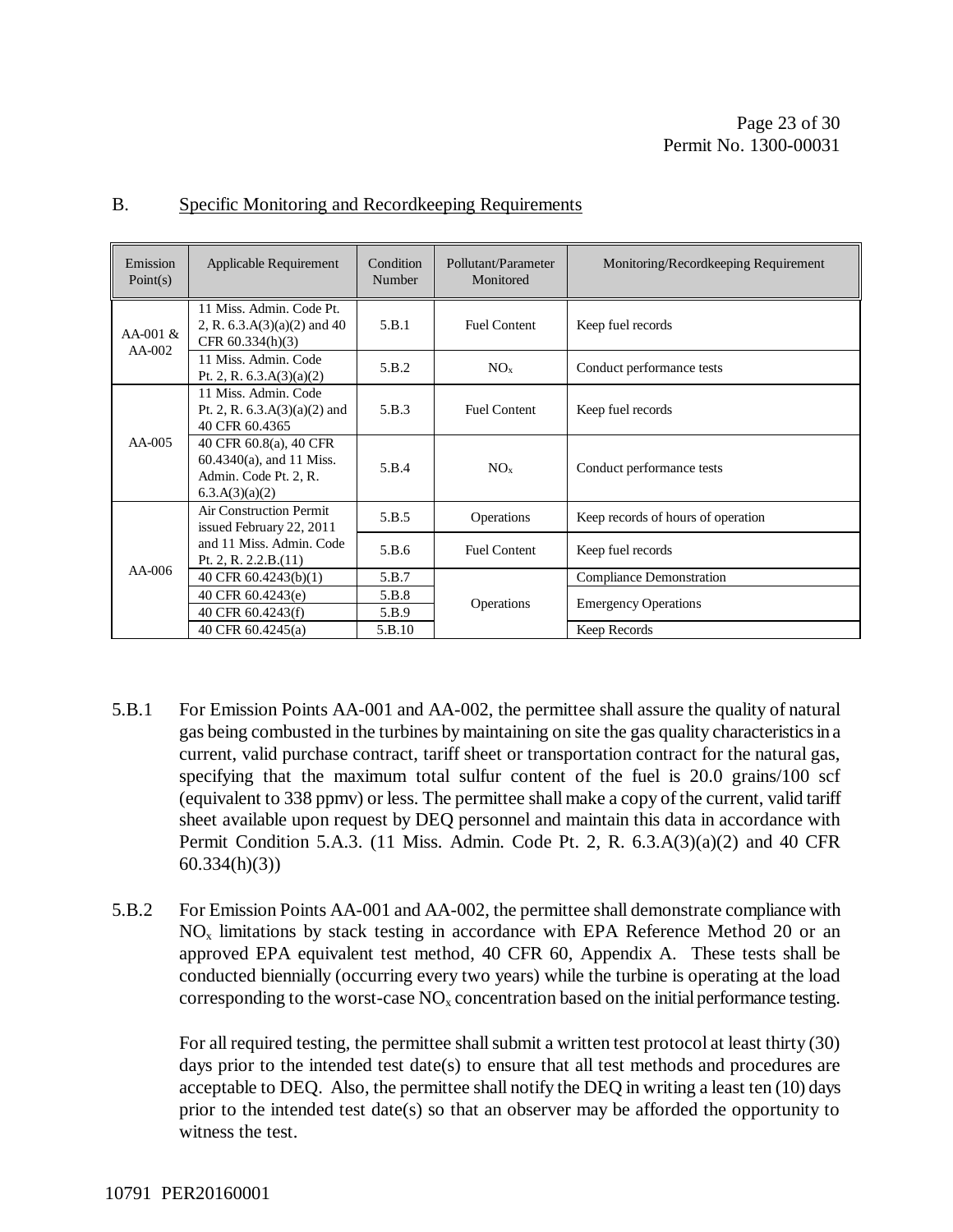After the first successful submittal of an initial written test protocol, the permittee may request that the resubmittal of testing protocol be waived for subsequent testing by certifying in writing at least thirty (30) days prior to subsequent testing that all conditions for testing remain unchanged such that the original protocol can and will be followed. (Ref.: 11 Miss. Admin. Code Pt. 2, R. 6.3.A(3)(a)(2))

- 5.B.3 For Emission Point AA-005, for the burning of natural gas, as allowed by 40 CFR 60.4365, the permittee shall not be required to monitor the total sulfur content of gaseous fuel combusted in the turbine if the fuel is demonstrated not to exceed potential sulfur emissions of 0.060 lb  $SO_2/MM$ Btu (26 ng  $SO_2/J$ ) heat input. The permittee shall use the following source of information to make the required demonstration:
	- (a) The fuel quality characteristics in a current, valid purchase contract, tariff sheet or contract for the gaseous fuel, specifying that the maximum total sulfur content of the fuel is 20.0 grains/100 scf or less.
	- (b) Representative fuel sampling data which shows that the sulfur content of the fuel does not exceed  $0.060$  lb  $SO<sub>2</sub>/MMB$ tu heat input. At a minimum, the amount of fuel sampling data specified in Section 2.3.1.4 or Section 2.3.2.4 of Appendix D to 40 CFR Part 75 of this Chapter is required.

(Ref: 11 Miss. Admin. Code Pt. 2, R. 6.3.A(3)(a)(2) and 40 CFR 60.4365)

5.B.4 For Emission Point AA-005, the permittee shall demonstrate compliance with  $NO_x$  limitation by stack testing in accordance 40 CFR 60.4400. These tests shall be conducted annually. If the  $NO<sub>x</sub>$  emission results from the performance testing is less than or equal to 75 percent of the  $NO<sub>x</sub>$  emission limit, the frequency of the performance test may be reduced biennially (no more than twenty six (26) calendar months following the previous performance test). If the results of any subsequent performance test exceed 75 percent of the  $NO<sub>x</sub>$  emission limit, annual performance testing must resume.

For all required testing, the permittee shall submit a written test protocol at least thirty (30) days prior to the intended test date(s) to ensure that all test methods and procedures are acceptable to the DEQ. Also, the permittee shall notify the DEQ in writing at least ten (10) days prior to the indented test date(s) so that an observer may be afforded the opportunity to witness the test. (Ref. 40 CFR  $60.8(a)$ , 40 CFR  $60.4340(a)$ , and 11 Miss. Admin. Code Pt. 2, R.  $6.3.A(3)(a)(2)$ 

- 5.B.5 For Emission Point AA-006, the permittee shall monitor fuel usage including the type and quantity of fuel used. (Ref.: Air Construction Permit issued February 22, 2011 and 11 Miss. Admin. Code Pt. 2, R. 2.2.B.(11))
- 5.B.6 For Emission Point AA-006, the permittee shall record the hours of operation of the emergency engine. The permittee shall maintain a copy of these records on site for at least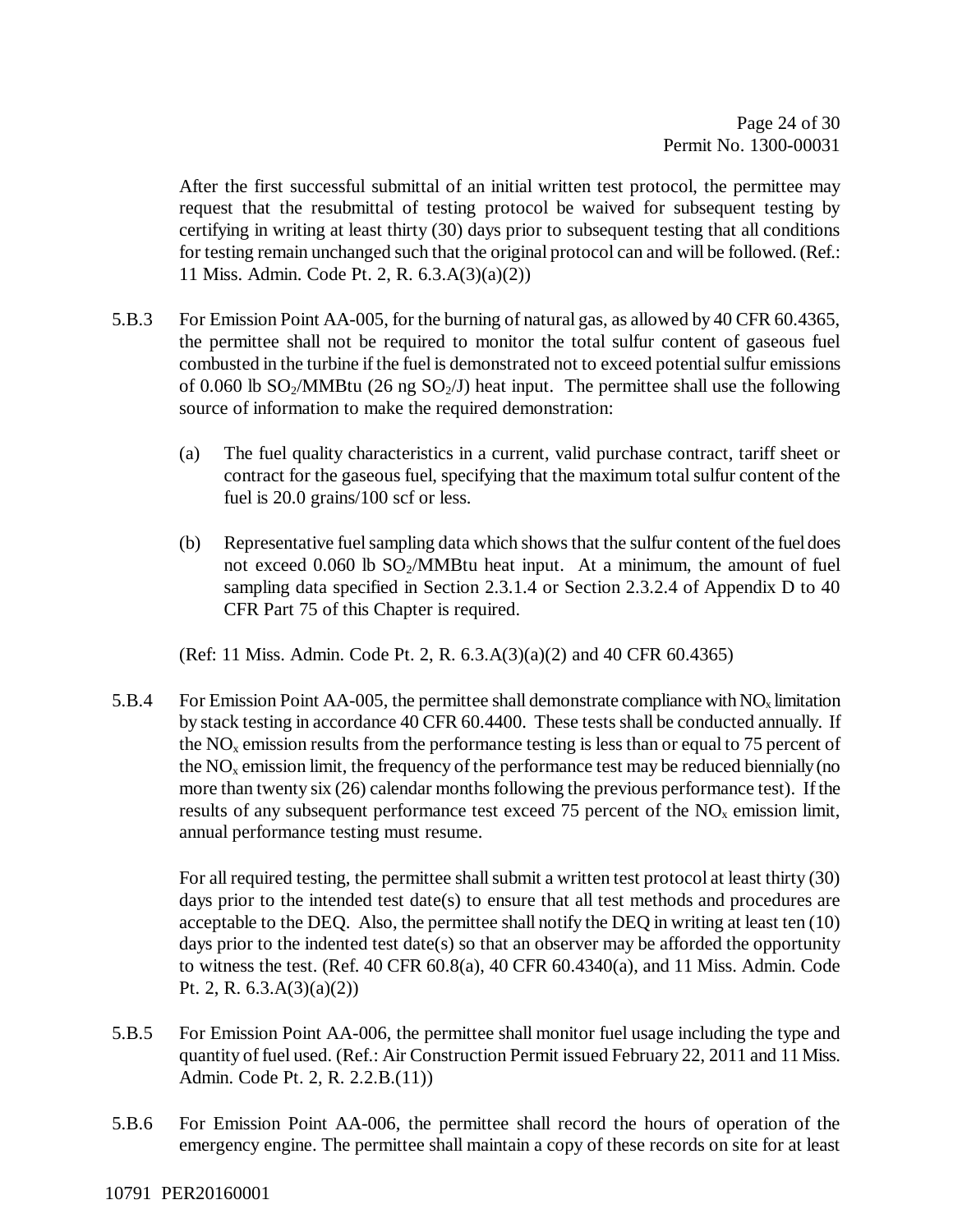(5) years and shall make them available upon request by the MDEQ. (Ref.: Air Construction Permit issued February 22, 2011 and 11 Miss. Admin. Code Pt. 2, R. 2.2.B.(11))

- 5.B.7 For Emission Point AA-006, the permittee shall demonstrate compliance with the emission standards specified in Conditions 3.B.11 through 3.B.13 by purchasing an engine certified according to procedures specified in 40 CFR 60, Subpart JJJJ, for the same model year and demonstrating compliance according to one of the following methods:
	- (a) If the engine and control device is operated and maintained according to the manufacturer's emission-related written instructions, records must be kept of conducted maintenance to demonstrate compliance, but no performance testing is required. The applicable requirements as specified in 40 CFR part 1068, subparts A through D, must also be met. If engine settings are adjusted according to and consistent with the manufacturer's instructions, the engine will not be considered out of compliance.
	- (b) If the engine and control device is not operated and maintained according to the manufacturer's emission-related written instructions, the engine will be considered a non-certified engine, and a maintenance plan and records of conducted maintenance must be kept. The permittee must, to the extent practicable, maintain and operate the engine in a manner consistent with good air pollution control practice for minimizing emissions. In addition, an initial performance test must be conducted within 1 year of engine startup to demonstrate compliance.

(Ref.: 40 CFR 60.4243(b)(1))

- 5.B.8 For Emission Point AA-006, the engine may operate using propane for a maximum of 100 hours per year as an alternative fuel solely during emergency operations, but records of such use must be kept. If propane is used for more than 100 hours per year in an engine that is not certified to the emission standards when using propane, the permittee must conduct a performance test to demonstrate compliance with the emission standards of 40 CFR 60.4233. (Ref.: 40 CFR 60.4243(e))
- 5.B.9 For Emission Point AA-006, if the engine is not operated and maintained according to the manufacturer's written emission-related instructions, an initial performance test must be conducted as indicated in Condition 5.B.7(b) and 40 CFR 60.4243. Subsequent performance testing is not required unless the engine is rebuilt or undergoes major repair or maintenance. A rebuilt stationary SI ICE means an engine that has been rebuilt as that term is defined in 40 CFR 94.11(a). (Ref.: 40 CFR 60.4243(f))
- 5.B.10 For Emission Point AA-006, the permittee must keep records of the following information:
	- (a) All notifications submitted to comply with 40 CFR 60, Subpart JJJJ and all documentation supporting any notification;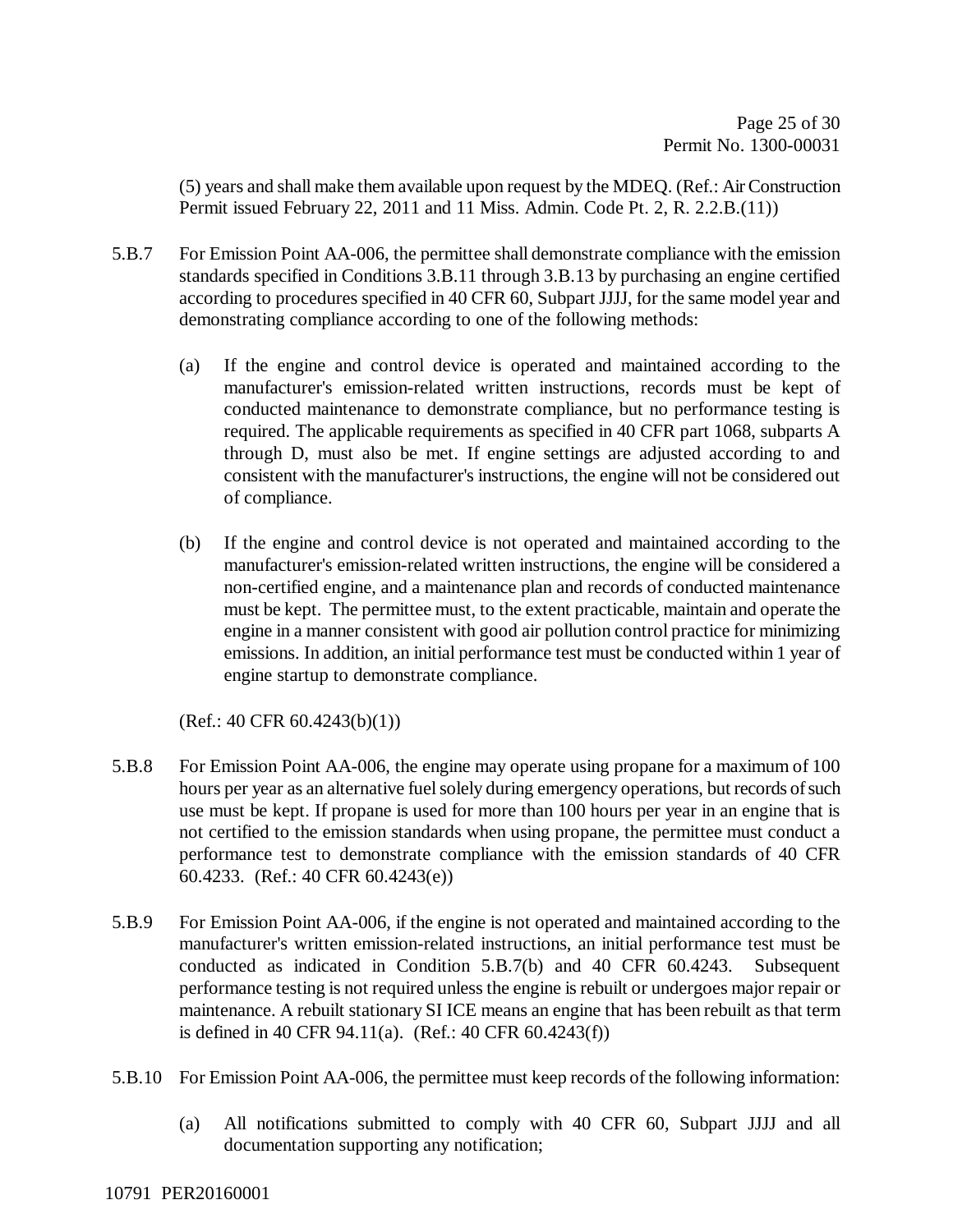- (b) Maintenance conducted on the engine;
- (c) Documentation from the manufacturer that the engine is certified to meet the emission standards and information as required in 40 CFR parts 90, 1048, 1054, and 1060, as applicable; and
- (d) Documentation that the engine meets the emission standards if the engine is not operated and maintained according to the manufacturer's written specifications.

(Ref.: 40 CFR 60.4245(a))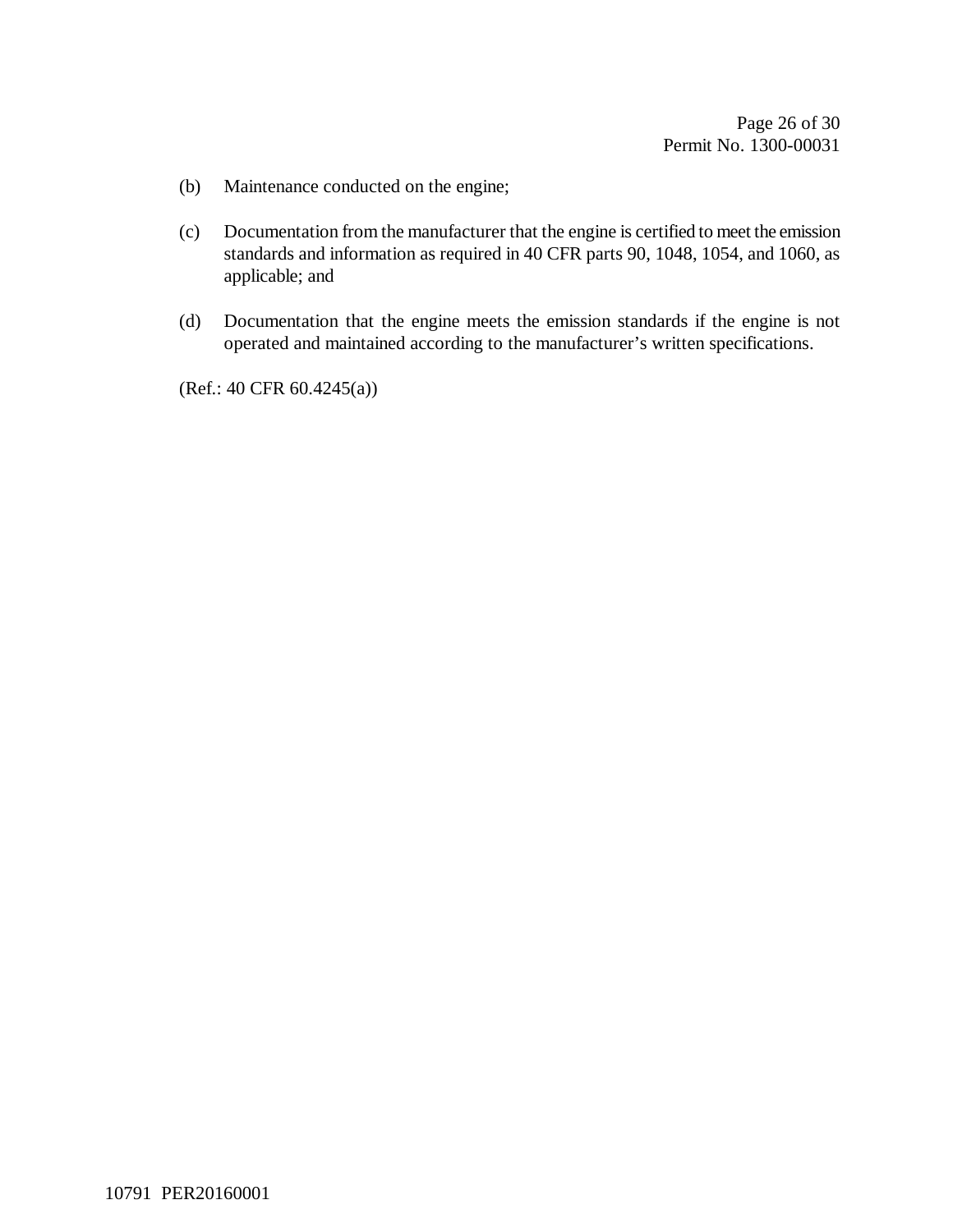| Emission<br>Point $(s)$               | Applicable Requirement                         | Condition<br>Number | Pollutant/Parameter<br>Monitored   | <b>Reporting Requirement</b>                               |
|---------------------------------------|------------------------------------------------|---------------------|------------------------------------|------------------------------------------------------------|
| $AA-001$ .<br>AA-002, $&$<br>$AA-005$ | 11 Miss. Admin. Code<br>Pt. 2, R. $2.2.B.(11)$ | 5.C.1               | <b>Fuel Content</b>                | Submit report of fuel sulfur content<br>monitoring records |
| $AA-001 \&$<br>$AA-002$ .             | 11 Miss. Admin. Code<br>Pt. 2, R. $2.2.B.(11)$ | 5.C.2               | NO <sub>x</sub>                    | Submit stack test results                                  |
| $AA-005$                              | 11 Miss. Admin. Code<br>Pt. 2, R. $2.2.B.(11)$ | 5.C.3               | NO <sub>x</sub>                    | Submit stack test results                                  |
| $AA-006$                              | 11 Miss. Admin. Code<br>Pt. 2, R. $2.2.B.(11)$ | 5.C.4               | Fuel Usage & Hours<br>of Operation | Submit reports of fuel monitoring and<br>operating records |

#### C. Specific Reporting Requirements

- 5.C.1 For Emission Points AA-001, AA-002, and AA-005, the permittee shall submit a copy of the Gas Quality Section of the current valid purchase contract, tariff sheet or transportation contract for natural gas combusted in the turbines by January  $31<sup>st</sup>$  each year. (Ref: 11 Miss. Admin. Code Pt. 2, R. 2.2.B.(11))
- 5.C.2 For Emission Points AA-002 through AA-002, the permittee must submit the results of each performance test required in Condition 5.B.2 within 60 days after the test has been completed. (Ref: 11 Miss. Admin. Code Pt. 2, R. 2.2.B.(11))
- 5.C.3 For Emission Point AA-005, the permittee must submit the results of each performance test required in Condition 5.B.4 within 60 days after the test has been completed. (Ref: 11 Miss. Admin. Code Pt. 2, R. 2.2.B.(11))
- 5.C.4 For Emission Point AA-006, the permittee shall submit the fuel monitoring records and the monthly hours of operation and total hours of operation for the previous consecutive 12 month period in accordance with Condition 5.A.4. (Ref: 11 Miss. Admin. Code Pt. 2, R.  $2.2.B.(11)$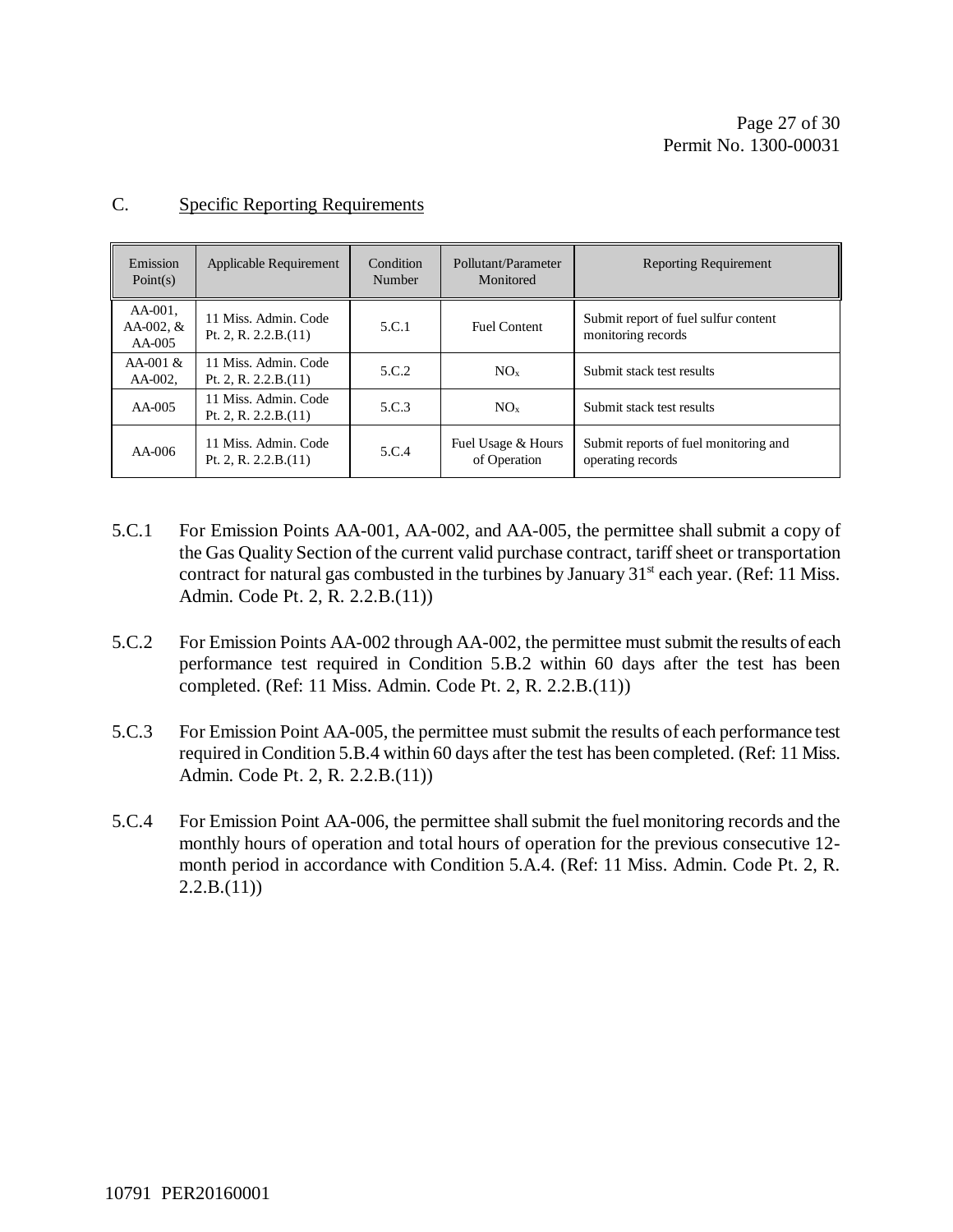Page 28 of 30 Permit No. 1300-00031

## SECTION 6. ALTERNATIVE OPERATING SCENARIOS

6.1 None permitted.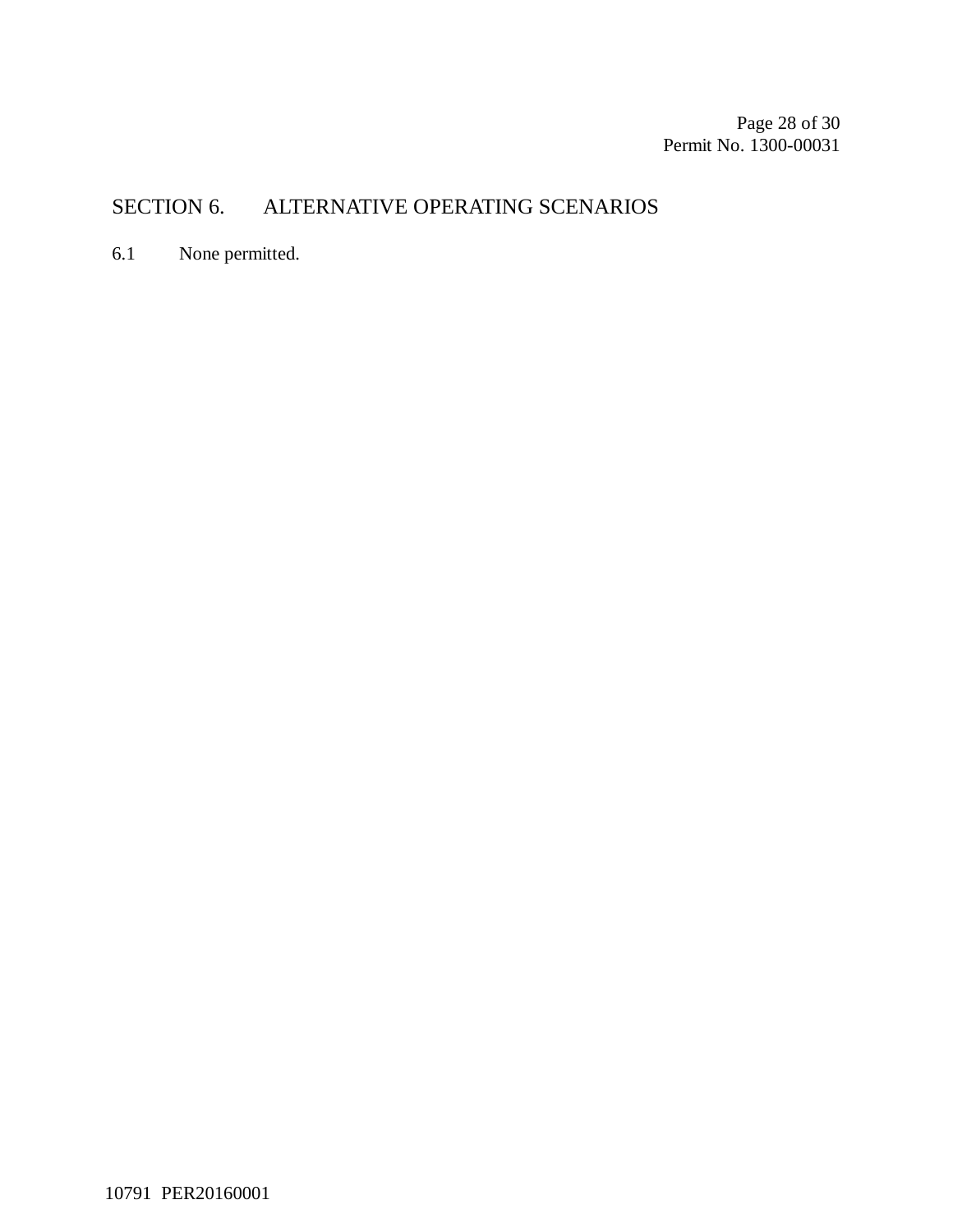## SECTION 7. TITLE VI REQUIREMENTS

The following are applicable or potentially applicable requirements originating from Title VI of the Clean Air Act – Stratospheric Ozone Protection. The full text of the referenced regulations may be found on-line at **http://ecfr.gpoaccess.gov** under Title 40, or DEQ shall provide a copy upon request from the permittee.

- 7.1 If the permittee produces, transforms, destroys, imports or exports a controlled substance or imports or exports a controlled product, the permittee shall comply with the applicable requirements of 40 CFR Part 82, Subpart A – Production and Consumption Controls.
- 7.2 If the permittee performs service on a motor vehicle for consideration when this service involves the refrigerant in the motor vehicle air conditioner (MVAC), the permittee shall comply with the applicable requirements of 40 CFR Part 82, Subpart B – Servicing of Motor Vehicle Air Conditioners.
- 7.3 The permittee shall comply with the applicable requirements of 40 CFR Part 82, Subpart E The Labeling of Products Using Ozone-Depleting Substances, for the following containers and products:
	- (a) All containers in which a class I or class II substance is stored or transported;
	- (b) All products containing a class I substance; and
	- (c) All products directly manufactured with a process that uses a class I substance, unless otherwise exempted by this subpart or, unless EPA determines for a particular product that there are no substitute products or manufacturing processes for such product that do not rely on the use of a class I substance, that reduce overall risk to human health and the environment, and that are currently or potentially available. If the EPA makes such a determination for a particular product, then the requirements of this subpart are effective for such product no later than January 1, 2015.
- 7.4 If the permittee performs any of the following activities, the permittee shall comply with the applicable requirements of 40 CFR Part 82, Subpart  $F -$  Recycling and Emissions Reduction:
	- (a) Servicing, maintaining, or repairing appliances;
	- (b) Disposing of appliances, including small appliances and motor vehicle air conditioners; or
	- (c) Refrigerant reclaimers, technician certifying programs, appliance owners and operators, manufacturers of appliances, manufacturers of recycling and recovery equipment, approved recycling and recovery equipment testing organizations, persons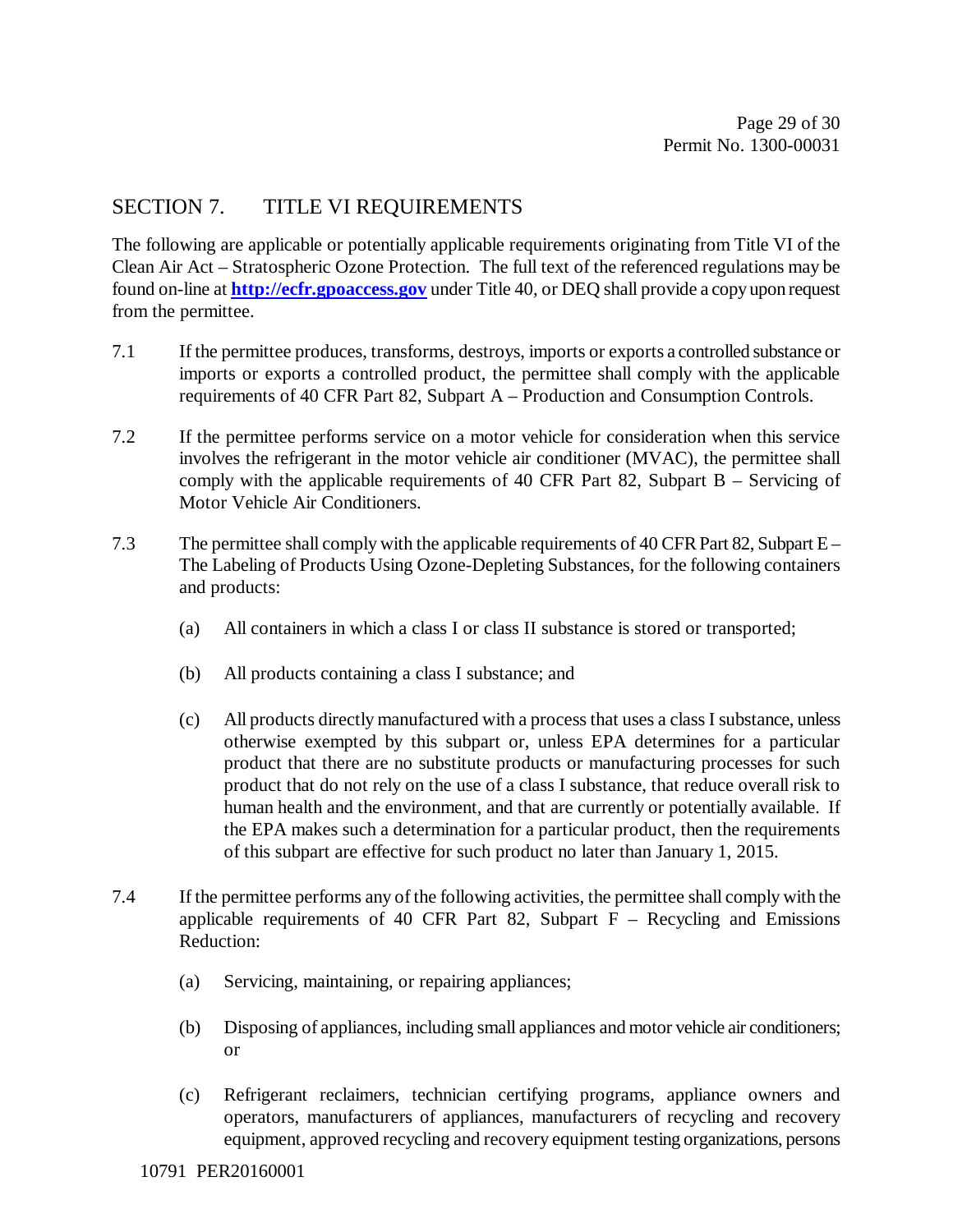selling class I or class II refrigerants or offering class I or class II refrigerants for sale, and persons purchasing class I or class II refrigerants.

- 7.5 The permittee shall be allowed to switch from any ozone-depleting substance to any acceptable alternative that is listed in the Significant New Alternatives Policy (SNAP) program promulgated pursuant to 40 CFR Part 82, Subpart G – Significant New Alternatives Policy Program. The permittee shall also comply with any use conditions for the acceptable alternative substance.
- 7.6 If the permittee performs any of the following activities, the permittee shall comply with the applicable requirements of 40 CFR Part 82, Subpart H – Halon Emissions Reduction:
	- (a) Any person testing, servicing, maintaining, repairing, or disposing of equipment that contains halons or using such equipment during technician training;
	- (b) Any person disposing of halons;
	- (c) Manufacturers of halon blends; or
	- (d) Organizations that employ technicians who service halon-containing equipment.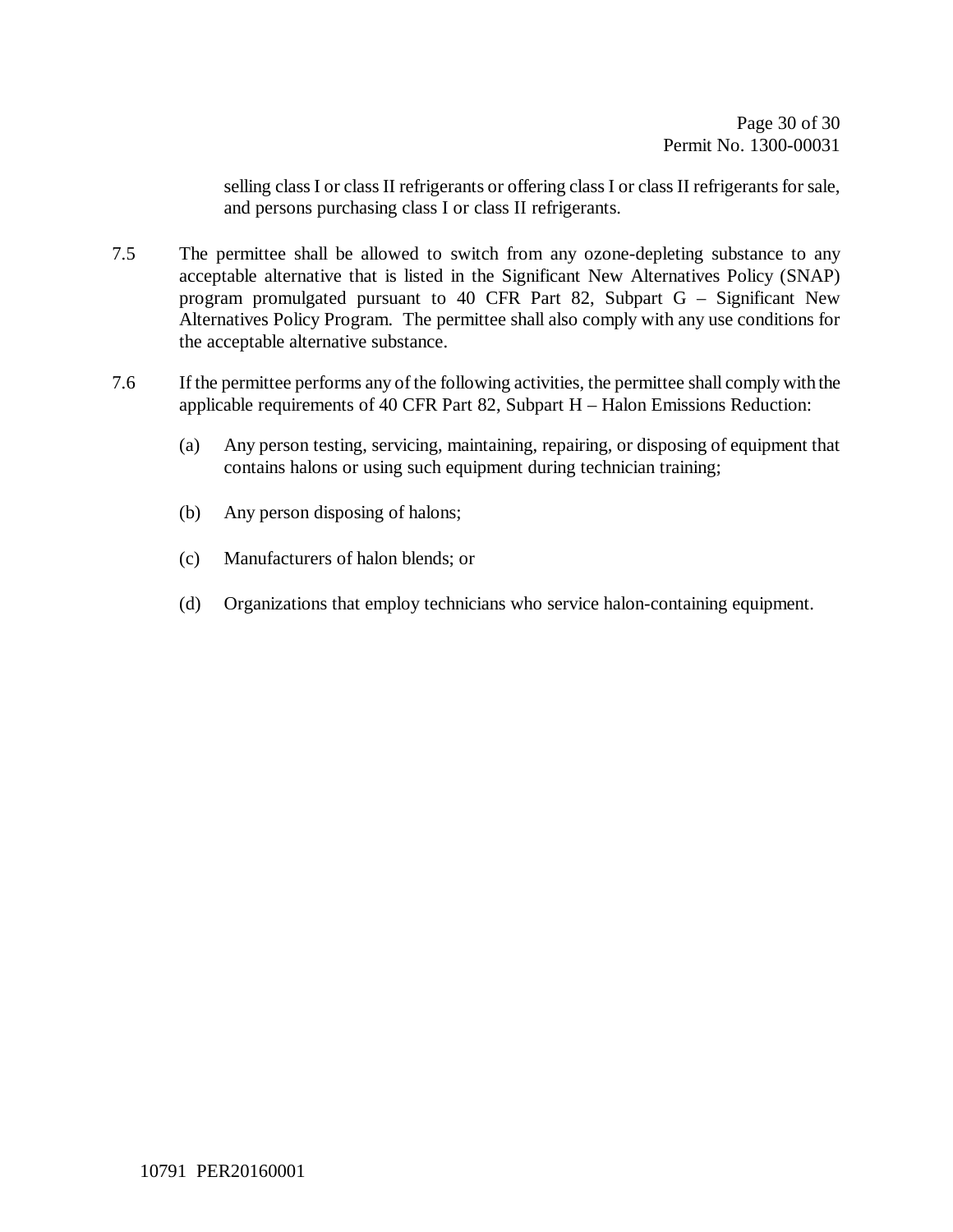# **APPENDIX A**

## **List of Abbreviations Used In this Permit**

|                 | 11 Miss. Admin. Code Pt. 2, Ch. 1.<br>of Air Contaminants | Air Emission Regulations for the Prevention, Abatement, and Control                       |
|-----------------|-----------------------------------------------------------|-------------------------------------------------------------------------------------------|
|                 | 11 Miss. Admin. Code Pt. 2, Ch. 2.                        | Permit Regulations for the Construction and/or Operation of Air                           |
|                 | <b>Emissions Equipment</b>                                |                                                                                           |
|                 | 11 Miss. Admin. Code Pt. 2, Ch. 3.                        | Regulations for the Prevention of Air Pollution Emergency Episodes                        |
|                 | 11 Miss. Admin. Code Pt. 2, Ch. 4.                        | <b>Ambient Air Quality Standards</b>                                                      |
|                 | 11 Miss. Admin. Code Pt. 2, Ch. 5.<br>Quality             | Regulations for the Prevention of Significant Deterioration of Air                        |
|                 | 11 Miss. Admin. Code Pt. 2, Ch. 6.                        | Air Emissions Operating Permit Regulations for the Purposes of Title                      |
|                 | V of the Federal Clean Air Act                            |                                                                                           |
|                 | 11 Miss. Admin. Code Pt. 2, Ch. 7.                        | Acid Rain Program Permit Regulations for Purposes of Title IV of the                      |
|                 | Federal Clean Air Act                                     |                                                                                           |
| <b>BACT</b>     | <b>Best Available Control Technology</b>                  |                                                                                           |
| <b>CEM</b>      | <b>Continuous Emission Monitor</b>                        |                                                                                           |
| <b>CEMS</b>     | <b>Continuous Emission Monitoring System</b>              |                                                                                           |
| <b>CFR</b>      | Code of Federal Regulations                               |                                                                                           |
| $\rm CO$        | Carbon Monoxide                                           |                                                                                           |
| <b>COM</b>      | <b>Continuous Opacity Monitor</b>                         |                                                                                           |
| <b>COMS</b>     | <b>Continuous Opacity Monitoring System</b>               |                                                                                           |
| <b>DEQ</b>      | Mississippi Department of Environmental Quality           |                                                                                           |
| EPA             | United States Environmental Protection Agency             |                                                                                           |
| gr/dscf         | Grains Per Dry Standard Cubic Foot                        |                                                                                           |
| HP              | Horsepower                                                |                                                                                           |
| <b>HAP</b>      | Hazardous Air Pollutant                                   |                                                                                           |
| lbs/hr          | Pounds per Hour                                           |                                                                                           |
| M or K          | Thousand                                                  |                                                                                           |
| <b>MACT</b>     | Maximum Achievable Control Technology                     |                                                                                           |
| MМ              | Million                                                   |                                                                                           |
| <b>MMBTUH</b>   | Million British Thermal Units per Hour                    |                                                                                           |
| NA              | Not Applicable                                            |                                                                                           |
| <b>NAAQS</b>    | <b>National Ambient Air Quality Standards</b>             |                                                                                           |
| <b>NESHAP</b>   |                                                           | National Emissions Standards For Hazardous Air Pollutants, 40 CFR 61                      |
|                 | or                                                        |                                                                                           |
|                 |                                                           | National Emission Standards For Hazardous Air Pollutants for Source Categories, 40 CFR 63 |
| <b>NMVOC</b>    | Non-Methane Volatile Organic Compounds                    |                                                                                           |
| NO <sub>x</sub> | Nitrogen Oxides                                           |                                                                                           |
| <b>NSPS</b>     | New Source Performance Standards, 40 CFR 60               |                                                                                           |
| 0&M             | <b>Operation and Maintenance</b>                          |                                                                                           |
| PM              | Particulate Matter                                        |                                                                                           |
| $PM_{10}$       | Particulate Matter less than 10 µm in diameter            |                                                                                           |
| ppm             | Parts per Million                                         |                                                                                           |
| <b>PSD</b>      | Prevention of Significant Deterioration, 40 CFR 52        |                                                                                           |
| <b>SIP</b>      | <b>State Implementation Plan</b>                          |                                                                                           |
| SO <sub>2</sub> | <b>Sulfur Dioxide</b>                                     |                                                                                           |
| <b>TPY</b>      | Tons per Year                                             |                                                                                           |
| <b>TRS</b>      | <b>Total Reduced Sulfur</b>                               |                                                                                           |
| <b>VEE</b>      | <b>Visible Emissions Evaluation</b>                       |                                                                                           |
| <b>VHAP</b>     | Volatile Hazardous Air Pollutant                          |                                                                                           |
| <b>VOC</b>      | Volatile Organic Compound                                 |                                                                                           |